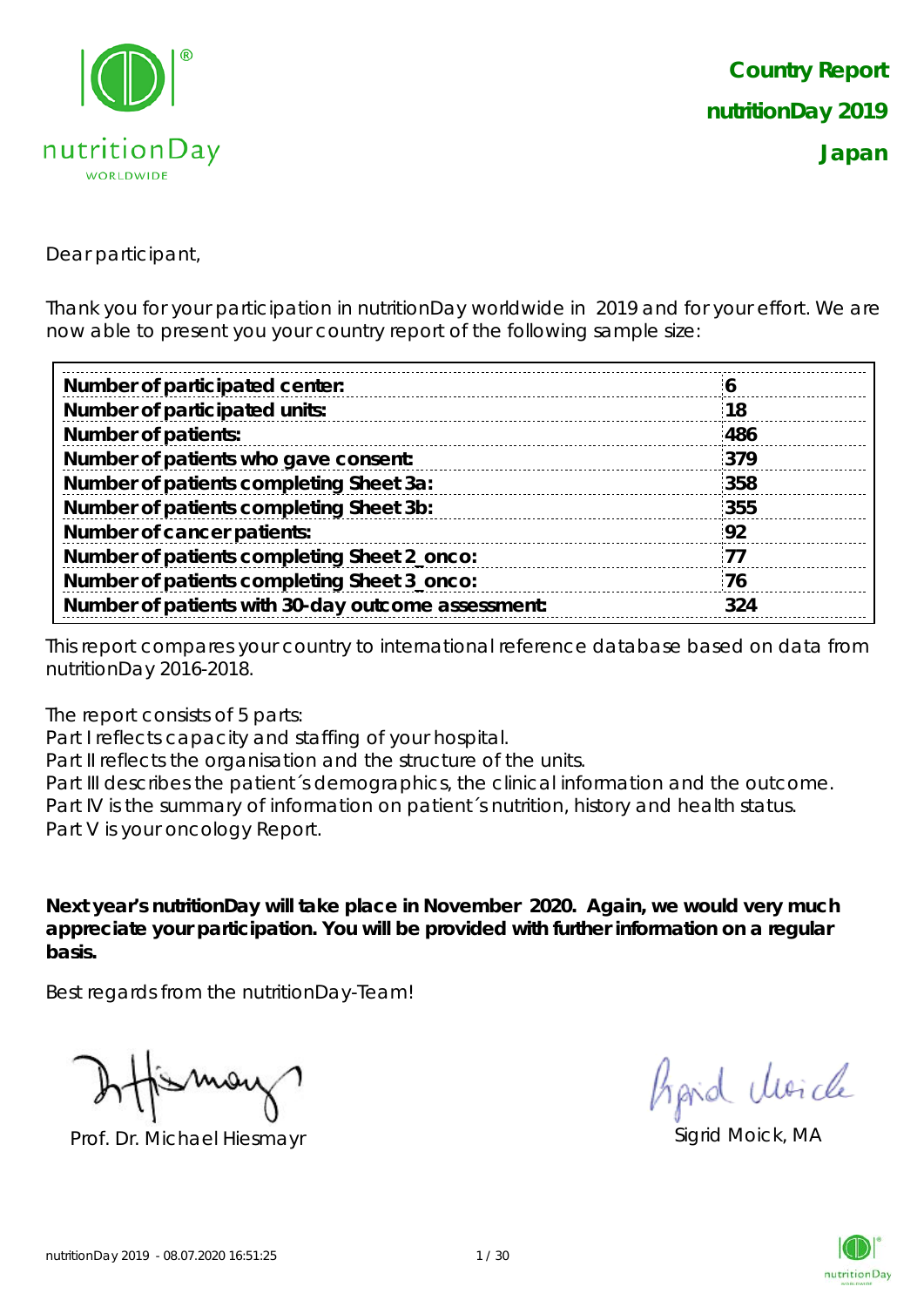### *I. Hospital capacity and staffing ("Hospital sheet")*

|                                                                                    | <b>YOUR RESULTS</b>          | <b>REFERENCE RESULTS</b> |
|------------------------------------------------------------------------------------|------------------------------|--------------------------|
| 1. Total number of beds in hospital                                                | 460 [447-818]                | 333 [194-630]            |
|                                                                                    |                              |                          |
| 2. Total number of admissions in the hospital last<br>year                         | 108550 [59870-115206]        | 18005 [9101-36130]       |
| 3. Total number of staff in the hospital                                           |                              |                          |
| <b>Total medical doctors</b>                                                       | 200 [118-305]                | 173 [80-399]             |
| <b>Medical specialists</b>                                                         | 105 [90-160]                 | 116 [53-250]             |
| Medical non-specialists                                                            | 28 [24-40]                   | 37 [14-84]               |
| <b>Nurses</b>                                                                      | 520 [453-944]                | 420 [183-836]            |
| <b>Dieticians</b>                                                                  | 10 [10-12]                   | $5[2-9]$                 |
| <b>Nutritionists</b>                                                               | $1$ [0-1]                    | $1[0-4]$                 |
| Pharmacists                                                                        | 34 [28-35]                   | $7[4-21]$                |
| Kitchen staff                                                                      | $9 [7-11]$                   | 31 [15-59]               |
| <b>Full time equivalent</b>                                                        |                              |                          |
| <b>Total medical doctors</b>                                                       | $\qquad \qquad \blacksquare$ | 148 [60-373]             |
| <b>Medical specialists</b>                                                         |                              | 98 [45-251]              |
| Medical non-specialists                                                            | $\blacksquare$               | 36 [11-99]               |
| <b>Nurses</b>                                                                      |                              | 364 [180-788]            |
| <b>Dieticians</b>                                                                  |                              | $5[2-8]$                 |
| <b>Nutritionists</b>                                                               |                              | $1[0-3]$                 |
| Pharmacists                                                                        |                              | $6[3-18]$                |
| Kitchen staff                                                                      |                              | 29 [15-55]               |
|                                                                                    |                              |                          |
| 4. Does the hospital have a nutrition care strategy?                               | 5 (83,3%) Yes                | 498 (79,4%) Yes          |
| 5. Which nutrition-related standards or routine activities exist in your hospital? |                              |                          |
| Nutrition training is available                                                    | 4 (66,7%) Yes                | 434 (66,7%) Yes          |
| Nutrition steering committee is available                                          | 6 (100,0%) Yes               | 388 (59,6%) Yes          |
| Quality indicators are recorded and reported to national<br>or regional level      | 1 (16,7%) Yes                | 263 (40,4%) Yes          |
| Quality indicators are used for internal benchmarking                              | 3 (50,0%) Yes                | 337 (51,8%) Yes          |
| Patient feedback about food and food service is collected<br>using a questionnaire | 5 (83,3%) Yes                | 475 (73,0%) Yes          |

None 1 (16,7%) Yes 30 (4,6%) Yes

No answer given  $0(0,0\%)$  24 (3,7%)

#### **6. Which codes are available /routinely used in your hospital for billing and reimbursement purposes?**

**Codes available**

Nutrition Support **1988** Nutrition Support **4** (66,7%) Yes 313 (48,1%) Yes

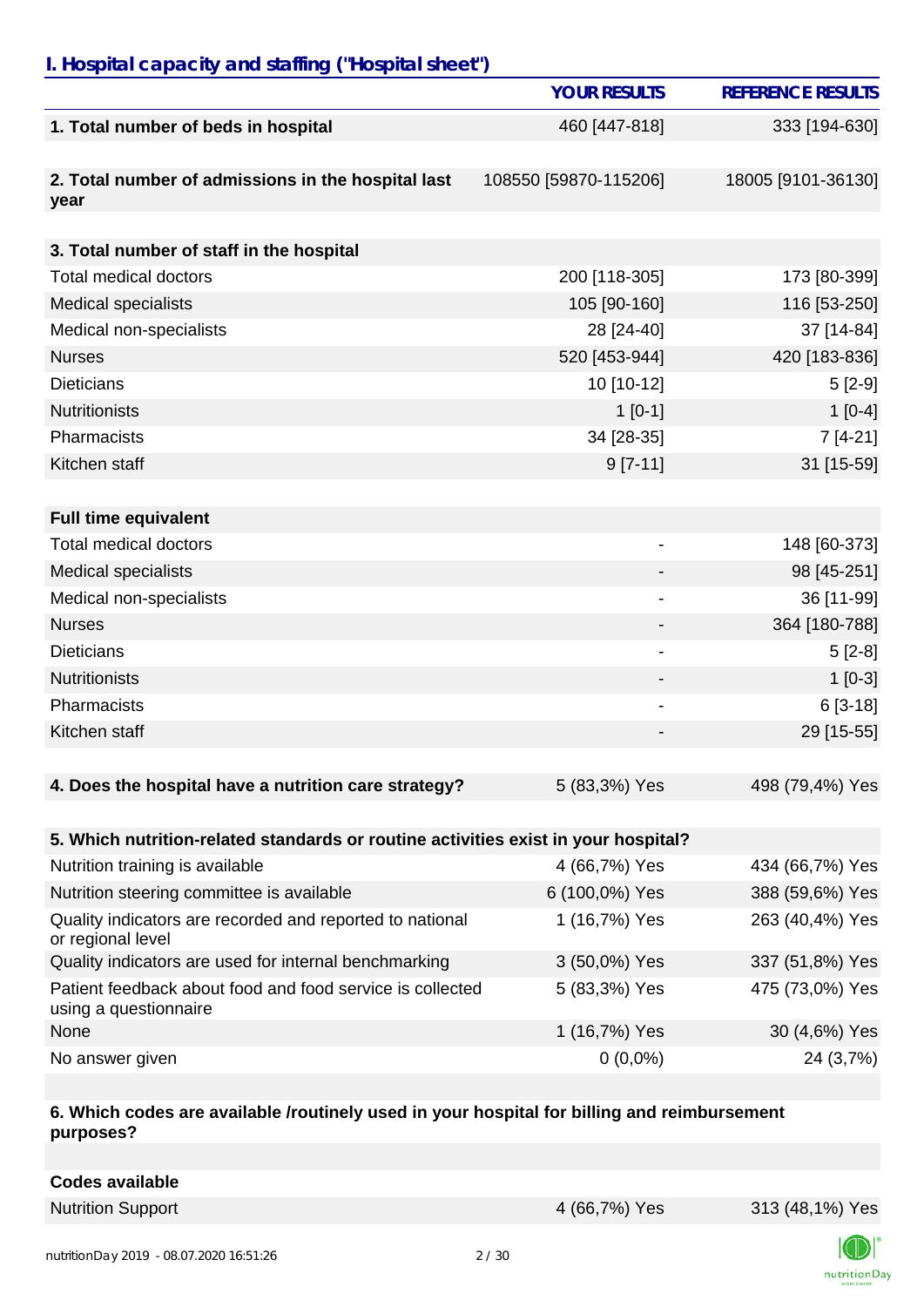| Oral nutrition supplements                                | $0(0,0\%)$ Yes | 239 (36,7%) Yes |
|-----------------------------------------------------------|----------------|-----------------|
| Parenteral nutrition                                      | 4 (66,7%) Yes  | 375 (57,6%) Yes |
| <b>Enteral nutrition</b>                                  | 2 (33,3%) Yes  | 334 (51,3%) Yes |
| Dietary counseling                                        | 3 (50,0%) Yes  | 235 (36,1%) Yes |
| Specific dietary interventions                            | 0 (0,0%) Yes   | 181 (27,8%) Yes |
| Screening for malnutrition                                | 0 (0,0%) Yes   | 187 (28,7%) Yes |
| <b>Risk of malnutrition</b>                               | 0 (0,0%) Yes   | 160 (24,6%) Yes |
| Malnutrition (in general)                                 | 0 (0,0%) Yes   | 294 (45,2%) Yes |
| Severity of malnutrition (i.e. mild, moderate, severe)    | 0 (0,0%) Yes   | 280 (43,0%) Yes |
| No information available from billing/finance/controlling | 1 (16,7%) Yes  | 109 (16,7%) Yes |
| No answer given                                           |                | 42 (6,5%)       |
|                                                           |                |                 |
| <b>Codes routinely used</b>                               |                |                 |
| <b>Nutrition Support</b>                                  | 4 (66,7%) Yes  | 270 (41,5%) Yes |
| Oral nutrition supplements                                | $0(0,0\%)$ Yes | 209 (32,1%) Yes |
| Parenteral nutrition                                      | 4 (66,7%) Yes  | 343 (52,7%) Yes |
| <b>Enteral nutrition</b>                                  | 2 (33,3%) Yes  | 307 (47,2%) Yes |
| Dietary counseling                                        | 3 (50,0%) Yes  | 198 (30,4%) Yes |
| Specific dietary interventions                            | 0 (0,0%) Yes   | 159 (24,4%) Yes |
| Screening for malnutrition                                | 0 (0,0%) Yes   | 149 (22,9%) Yes |
| Risk of malnutrition                                      | 0 (0,0%) Yes   | 128 (19,7%) Yes |
| Malnutrition (in general)                                 | 0 (0,0%) Yes   | 255 (39,2%) Yes |
| Severity of malnutrition (i.e. mild, moderate, severe)    | $0(0,0\%)$ Yes | 242 (37,2%) Yes |
| No information available from billing/finance/controlling | 1 (16,7%) Yes  | 120 (18,4%) Yes |
| No answer given                                           |                | 53 (8,1%)       |

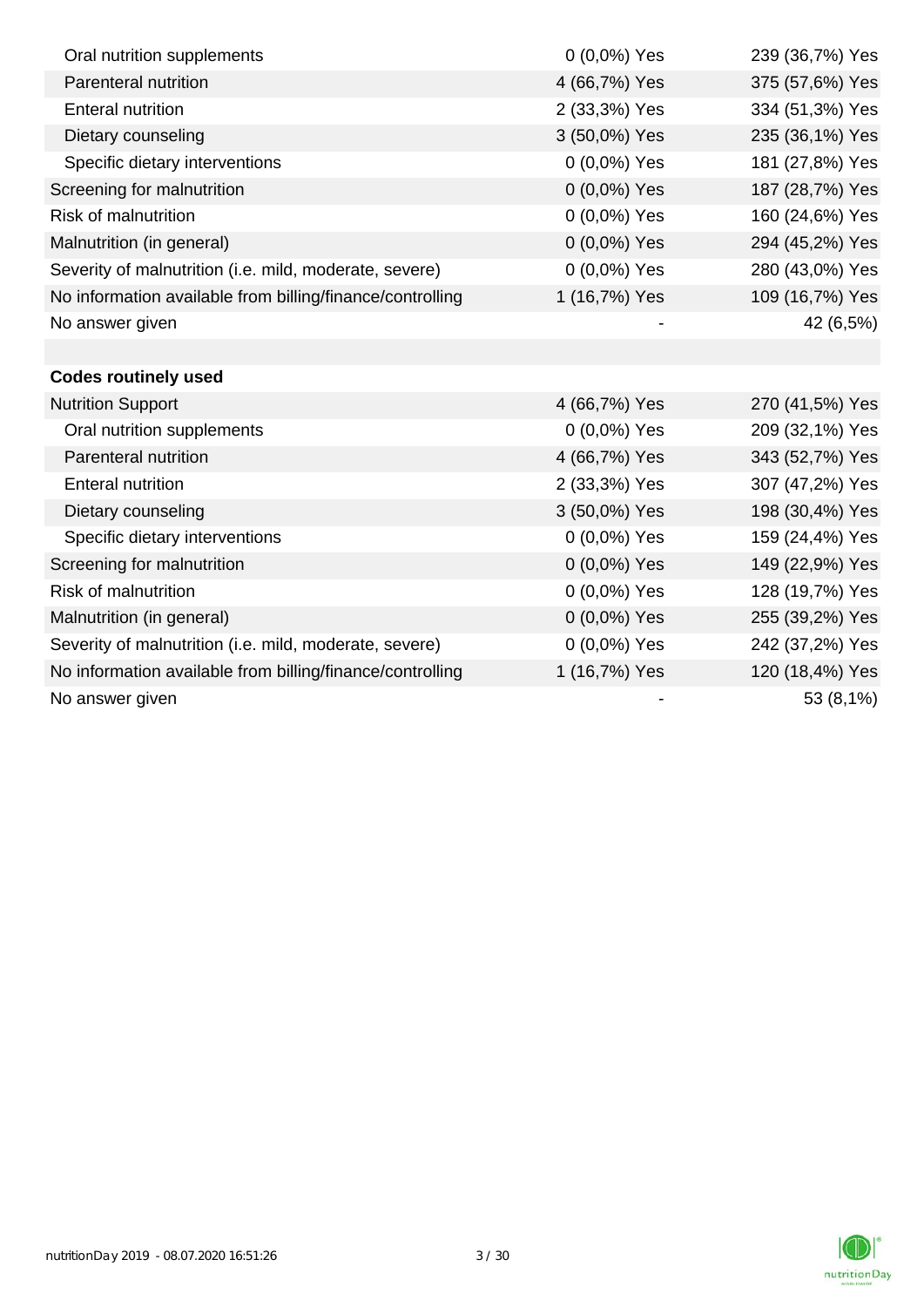### *II. Unit organisation and structures ("Sheet 1a/1b")*

|                                                                       | <b>YOUR RESULTS</b> | <b>REFERENCE RESULTS</b> |
|-----------------------------------------------------------------------|---------------------|--------------------------|
|                                                                       |                     |                          |
| Internal Medicine / General                                           | 3(16,7%)            | 21.1%                    |
| Internal Medicine / Cardiology                                        | $2(11,1\%)$         | 4.3%                     |
| Internal Medicine / Gastroenterology & hepatology                     | 1(5,6%)             | 7.8%                     |
| Internal Medicine / Geriatrics                                        | 1(5,6%)             | 9.7%                     |
| Internal Medicine / Infectious diseases                               | $0(0,0\%)$          | 0.6%                     |
| Internal Medicine / Nephrology                                        | $0(0,0\%)$          | 1.2%                     |
| Internal Medicine / Oncology (incl. radiotherapy)                     | $0(0,0\%)$          | 8.1%                     |
| Interdisciplinary                                                     | $0(0,0\%)$          | 3.4%                     |
| Long term care                                                        | $0(0,0\%)$          | 2.0%                     |
| Neurology                                                             | $0(0,0\%)$          | 3.6%                     |
| Surgery / General                                                     | $2(11,1\%)$         | 15.7%                    |
| Surgery/ Cardiac/Vascular/Thoracic                                    | $0(0,0\%)$          | 1.4%                     |
| Surgery / Neurosurgery                                                | $0(0,0\%)$          | 0.9%                     |
| Surgery / Orthopedic                                                  | $2(11,1\%)$         | 4.2%                     |
| Trauma                                                                | $0(0,0\%)$          | 0.9%                     |
| Ear Nose Throat (ENT)                                                 | 1(5,6%)             | 1.7%                     |
| Gynecology / Obstetrics                                               | 1(5,6%)             | 1.4%                     |
| <b>Pediatrics</b>                                                     | $0(0,0\%)$          | 0.1%                     |
| Psychiatry                                                            | $0(0,0\%)$          | 0.9%                     |
| <b>Others</b>                                                         | 5(27,8%)            | 11.1%                    |
|                                                                       |                     |                          |
| 2. Number of registered inpatients at noon                            | 35 [30-42]          | 25 [19-32]               |
|                                                                       |                     |                          |
| 3. Total bed capacity of the unit                                     | 45 [38-52]          | 30 [24-40]               |
|                                                                       |                     |                          |
| 4. Number of each type of staff in the unit for TODAY's morning shift |                     |                          |
|                                                                       |                     |                          |
| <b>Fully trained</b>                                                  |                     |                          |
| <b>Medical doctors</b>                                                | $8[6-10]$           | $4[2-7]$                 |
| <b>Nurses</b>                                                         | 12 [10-13]          | $5[3-8]$                 |
| Nursing aides                                                         | $1[0-2]$            | $2[1-4]$                 |
| <b>Dieticians</b>                                                     | $0[0-1]$            | $1[0-1]$                 |
| <b>Nutritionists</b>                                                  | $0[0-0]$            | $0[0-1]$                 |
| Administrative staff                                                  | $0 [0-1]$           | $1[0-1]$                 |

| In training      |           |          |
|------------------|-----------|----------|
| Medical doctors  | $0$ [0-1] | $1[0-3]$ |
| Medical students | $0$ [0-0] | $0[0-2]$ |
| <b>Nurses</b>    | $0$ [0-0] | $1[0-3]$ |

Other staff involved in patient care 1 [0-2] 0 [0-0]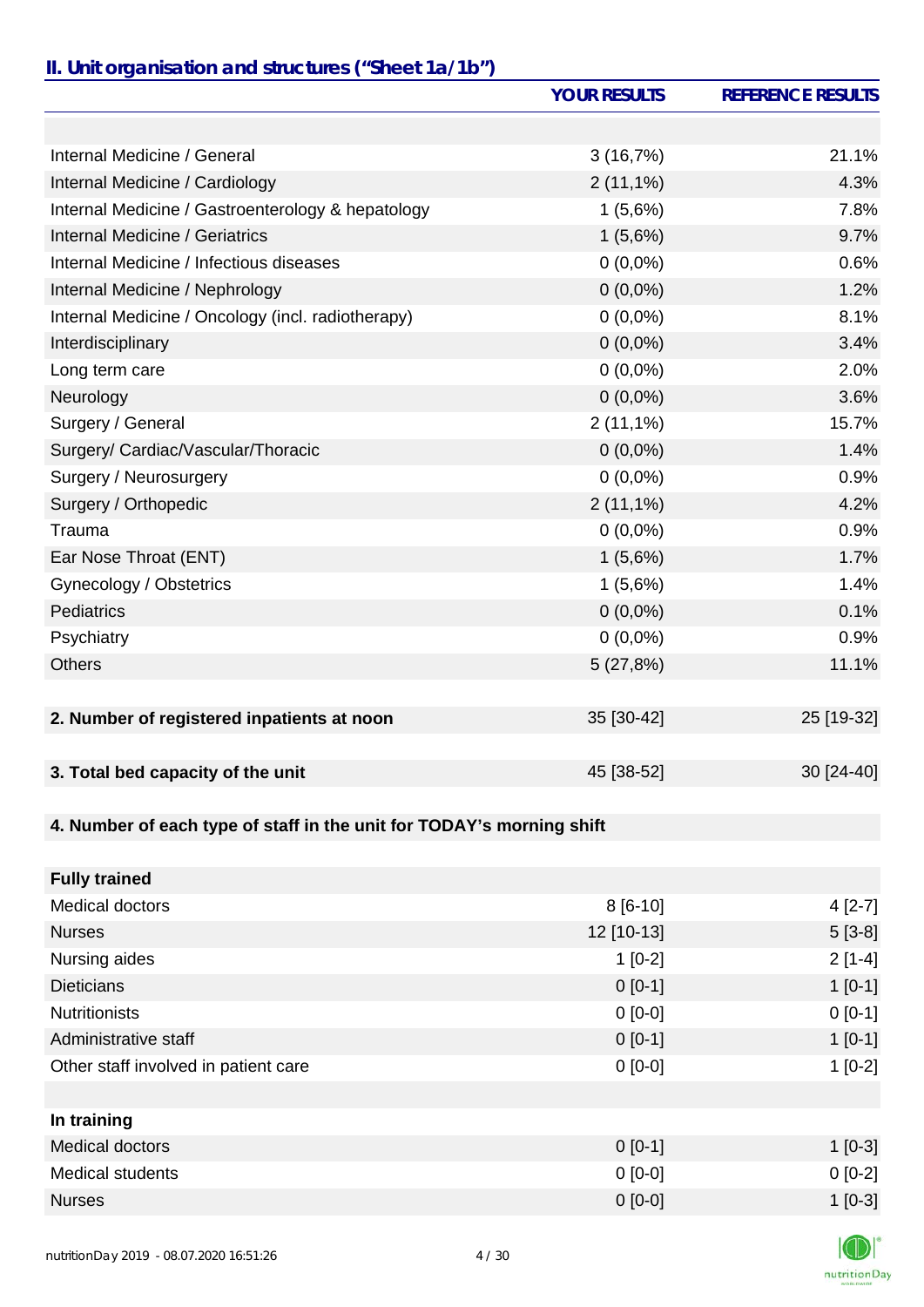| Nursing aides                                                                                       | $0$ [0-0]                | $0[0-0]$         |
|-----------------------------------------------------------------------------------------------------|--------------------------|------------------|
| <b>Dieticians</b>                                                                                   | $0 [0-0]$                | $0[0-0]$         |
| <b>Nutritionists</b>                                                                                | $0[0-0]$                 | $0[0-0]$         |
| Other staff involved in patient care                                                                | $0$ [0-0]                | $0[0-0]$         |
|                                                                                                     |                          |                  |
| 5. Is there a nutrition support team in your hospital<br>available?                                 | 15 (100,0%) Yes          | 1018 (78,3%) Yes |
| 6. Does the unit have a nutrition care strategy?                                                    | 15 (100,0%) Yes          | 984 (75,7%) Yes  |
| 7. Is there a person in your unit responsible for<br>nutrition care?                                | 7 (46,7%) Yes            | 922 (70,9%) Yes  |
| 8. Is there a dietician, nutritionist or dietetic assistant<br>available for your unit?             | 15 (100,0%) Yes          | 1239 (90,8%) Yes |
| 9. Is specific staff responsible for providing feeding<br>assistance to patients during meal times? | 15 (100,0%) Yes          | 780 (60,0%) Yes  |
| 10. How do you MAINLY screen/monitor patients for<br>malnutrition?                                  |                          |                  |
| At admission                                                                                        |                          |                  |
| No routine screening                                                                                | $\overline{\phantom{a}}$ | 109 (7,6%)       |
| No fixed criteria                                                                                   |                          | 21(1,5%)         |
| Experience / visual assessment only                                                                 | 8 (44,4%) Yes            | 102 (7,1%)       |
| Weighing / BMI only                                                                                 |                          | 201 (14,1%)      |
| Nutritional Risk Screening (NRS) 2002                                                               | $\overline{\phantom{a}}$ | 462 (32,3%)      |
| <b>Malnutrition Universal Screening Tool (MUST)</b>                                                 |                          | 81 (5,7%)        |
| Malnutrition Screening tool (MST)                                                                   |                          | 115 (8,0%)       |
| <b>SNAQ</b>                                                                                         |                          | 13 (0,91%)       |
| Other formal tool                                                                                   | 7 (38,9%) Yes            | 249 (17,4%)      |
| I do not know                                                                                       |                          | 11 (0,77%)       |
| Missing                                                                                             | 3(16,7%)                 | 66 (4,6%)        |
|                                                                                                     |                          |                  |
| <b>During hospital stay</b>                                                                         |                          |                  |
| No routine monitoring                                                                               |                          | 133 (9,3%)       |
| No fixed criteria                                                                                   |                          | 118 (8,3%)       |
| Experience / visual assessment only                                                                 | 8 (44,4%) Yes            | 235 (16,4%)      |
| Weighing / BMI only                                                                                 | 1 (5,6%) Yes             | 471 (32,9%)      |
| Other formal tool                                                                                   | 6 (33,3%) Yes            | 375 (26,2%)      |
| I do not know                                                                                       |                          | 32(2,2%)         |
| Missing                                                                                             | 3(16,7%)                 | 66 (4,6%)        |
|                                                                                                     |                          |                  |
| 11a. Do you routinely use guidelines or standards for<br>nutrition care?                            | 14 (100,0%) Yes          | 1043 (82,1%) Yes |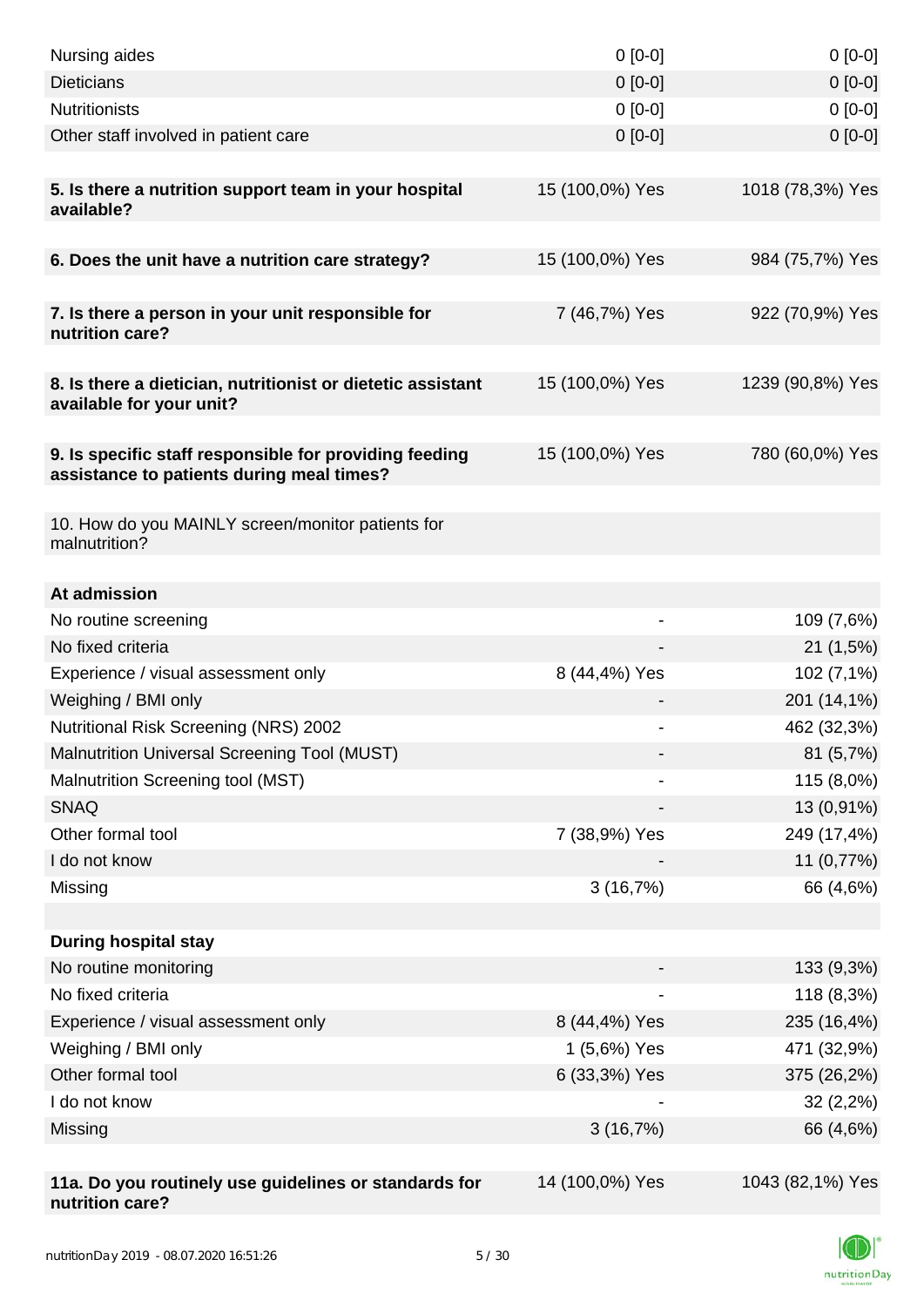| 11b. If yes, which one is mainly used?  |               |             |
|-----------------------------------------|---------------|-------------|
| International guidelines                | 1 (7,1%) Yes  | 257 (24,6%) |
| National guidelines                     | 2 (14,3%) Yes | 166 (15,9%) |
| Standards on hospital level             | 9 (64,3%) Yes | 378 (36,2%) |
| Standards on unit level                 | 1 (7,1%) Yes  | 65 (6,2%)   |
| Individual patient nutrition care plans | 1 (7,1%) Yes  | 155 (14,9%) |
| Other                                   | -             | $11(1,1\%)$ |
| Missing                                 |               | $11(1,1\%)$ |
|                                         |               |             |

# **12. What is routinely done in your unit for given patient groups?**

| At risk                                                    |                |             |
|------------------------------------------------------------|----------------|-------------|
| Watchful waiting                                           | 15 (83,3%) Yes | 399 (27,9%) |
| Discuss nutrition care activities during ward rounds       | 14 (77,8%) Yes | 614 (42,9%) |
| Develop an individual nutrition care plan                  | 13 (72,2%) Yes | 720 (50,3%) |
| Initiate treatment / nutrition intervention                | 3 (16,7%) Yes  | 820 (57,3%) |
| Consult a nutrition expert (dietician, nutritionist, etc.) | 9 (50,0%) Yes  | 828 (57,9%) |
| Consult a medical professional                             | 11 (61,1%) Yes | 505 (35,3%) |
| Calculate energy requirements                              | 12 (66,7%) Yes | 652 (45,6%) |
| Calculate protein requirements                             | 12 (66,7%) Yes | 630 (44,1%) |
|                                                            |                |             |
| <b>Malnourished</b>                                        |                |             |
| Watchful waiting                                           | 11 (61,1%) Yes | 280 (19,6%) |
| Discuss nutrition care activities during ward rounds       | 14 (77,8%) Yes | 675 (47,2%) |
| Develop an individual nutrition care plan                  | 13 (72,2%) Yes | 792 (55,4%) |
| Initiate treatment / nutrition intervention                | 13 (72,2%) Yes | 884 (61,8%) |
| Consult a nutrition expert (dietician, nutritionist, etc.) | 14 (77,8%) Yes | 823 (57,6%) |
| Consult a medical professional                             | 13 (72,2%) Yes | 579 (40,5%) |
| Calculate energy requirements                              | 13 (72,2%) Yes | 763 (53,4%) |
| Calculate protein requirements                             | 13 (72,2%) Yes | 745 (52,1%) |
|                                                            |                |             |
| <b>Every patient</b>                                       |                |             |
| Watchful waiting                                           | 2 (11,1%) Yes  | 700 (49,0%) |
| Discuss nutrition care activities during ward rounds       |                | 358 (25,0%) |
| Develop an individual nutrition care plan                  | 1 (5,6%) Yes   | 250 (17,5%) |
| Initiate treatment / nutrition intervention                | 1 (5,6%) Yes   | 197 (13,8%) |
| Consult a nutrition expert (dietician, nutritionist, etc.) | 1 (5,6%) Yes   | 264 (18,5%) |
| Consult a medical professional                             | 1 (5,6%) Yes   | 307 (21,5%) |
| Calculate energy requirements                              | 2 (11,1%) Yes  | 186 (13,0%) |
| Calculate protein requirements                             | 2 (11,1%) Yes  | 168 (11,7%) |
|                                                            |                |             |

#### **Never**

Watchful waiting 105 (7,3%)

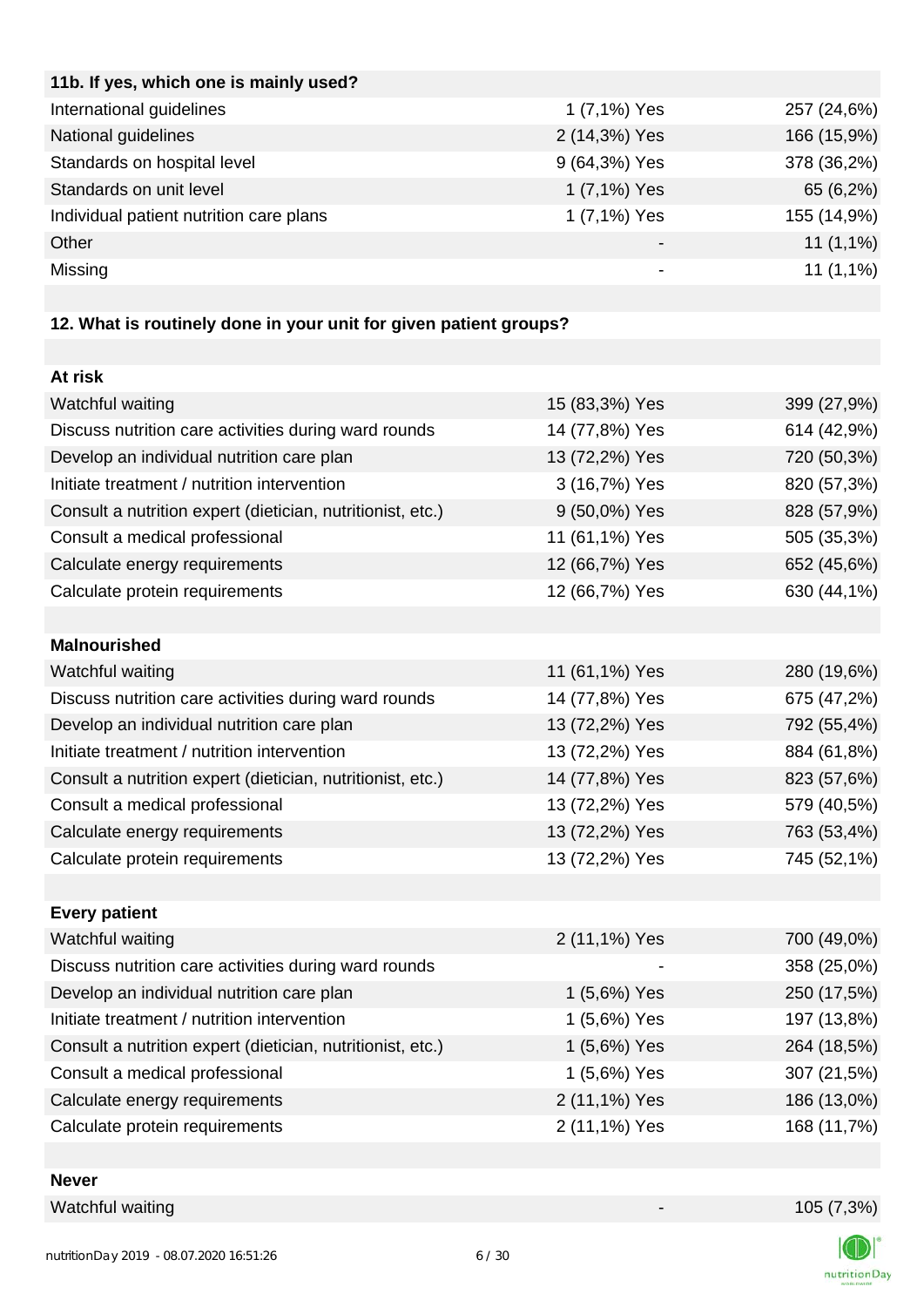| Discuss nutrition care activities during ward rounds               |                              | 77 (5,4%)    |
|--------------------------------------------------------------------|------------------------------|--------------|
| Develop an individual nutrition care plan                          |                              | 62 (4,3%)    |
| Initiate treatment / nutrition intervention                        |                              | 19 (1,3%)    |
| Consult a nutrition expert (dietician, nutritionist, etc.)         |                              | 20 (1,4%)    |
| Consult a medical professional                                     | $\overline{\phantom{a}}$     | 146 (10,2%)  |
| Calculate energy requirements                                      |                              | 141 (9,9%)   |
| Calculate protein requirements                                     |                              | 165 (11,5%)  |
|                                                                    |                              |              |
| I do not know                                                      |                              |              |
| Watchful waiting                                                   |                              | 71 (5,0%)    |
| Discuss nutrition care activities during ward rounds               |                              | 54 (3,8%)    |
| Develop an individual nutrition care plan                          |                              | 41 (2,9%)    |
| Initiate treatment / nutrition intervention                        | 1 (5,6%) Yes                 | 34(2,4%)     |
| Consult a nutrition expert (dietician, nutritionist, etc.)         |                              | 33(2,3%)     |
| Consult a medical professional                                     | 2 (11,1%) Yes                | 86 (6,0%)    |
| Calculate energy requirements                                      |                              | 65 (4,5%)    |
| Calculate protein requirements                                     |                              | 71 (5,0%)    |
|                                                                    |                              |              |
| 13. When do you routinely weigh your patients?                     |                              |              |
| at admission                                                       | 14 (77,8%) Yes               | 928 (64,9%)  |
| Within 24 hours                                                    | 1 (5,6%) Yes                 | 210 (14,7%)  |
| Within 48 hours                                                    |                              | 79 (5,5%)    |
| Within 72 hours                                                    |                              | 39 (2,7%)    |
| Every week                                                         | 13 (72,2%) Yes               | 627 (43,8%)  |
| Occasionally                                                       | 10 (55,6%) Yes               | 158 (11,0%)  |
| When requested                                                     | 13 (72,2%) Yes               | 728 (50,9%)  |
| At discharge                                                       |                              | 67 (4,7%)    |
| Never                                                              |                              | 17 (1,2%)    |
| I do not know                                                      | $\qquad \qquad \blacksquare$ | 6(0,42%)     |
| No answer given                                                    | 3(16,7%)                     | 69 (4,8%)    |
|                                                                    |                              |              |
| 14. What do you do to support adequate food intake of patients?    |                              |              |
| Offer additional meals or in between snacks                        | 14 (77,8%) Yes               | 1096 (76,6%) |
| Offer meal choices                                                 | 13 (72,2%) Yes               | 1055 (73,8%) |
| Offer different portion sizes                                      | 15 (83,3%) Yes               | 934 (65,3%)  |
| Consider food presentation                                         | 10 (55,6%) Yes               | 502 (35,1%)  |
| Change food texture/consistency as needed                          | 14 (77,8%) Yes               | 1175 (82,2%) |
| Consider patient problems with eating and drinking                 | 10 (55,6%) Yes               | 1166 (81,5%) |
| Ensure that mealtimes are undisturbed/protected<br>mealtime policy | 10 (55,6%) Yes               | 324 (22,7%)  |
| Promote positive eating environment                                | 13 (72,2%) Yes               | 419 (29,3%)  |
| Consider cultural/religious preferences                            | 5 (27,8%) Yes                | 903 (63,1%)  |
| Consider patient allergies / intolerances                          | 14 (77,8%) Yes               | 1045 (73,1%) |
| Other                                                              | 1 (5,6%) Yes                 | 103 (7,2%)   |

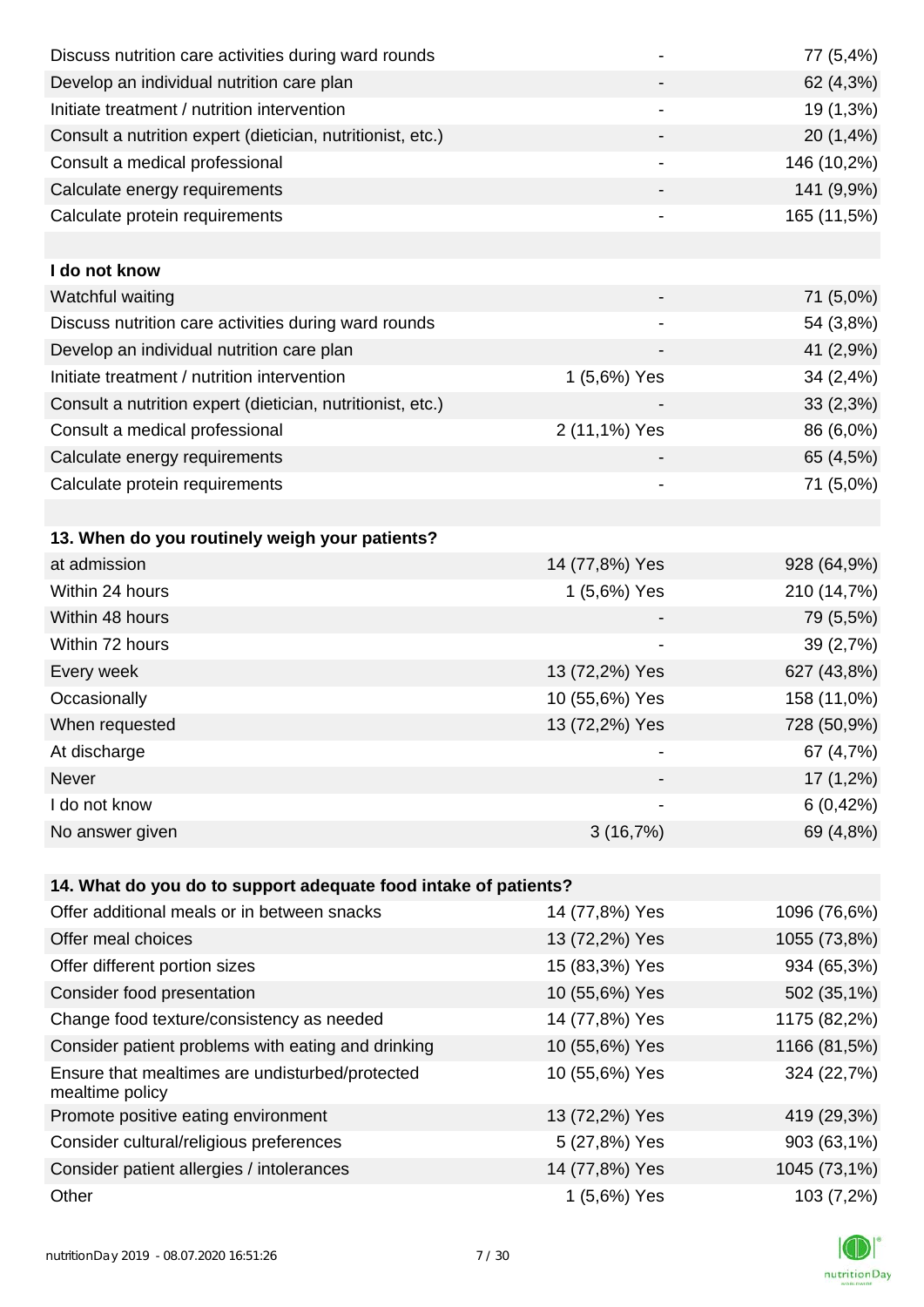| I do not know                                                                        | 1 (5,6%) Yes   | 26 (1,8%)       |
|--------------------------------------------------------------------------------------|----------------|-----------------|
| No answer given                                                                      | 3(16,7%)       | 67 (4,7%)       |
|                                                                                      |                |                 |
| 15. Which nutrition-related standards or routine activities exist in your unit?      |                |                 |
| Nutrition training is available                                                      | 13 (72,2%) Yes | 821 (57,4%)     |
| Reporting of nutrition related information to hospital<br>managers                   | 3 (16,7%) Yes  | 608 (42,5%)     |
| Quality indicators are recorded and reported to national<br>or regional level        | 3 (16,7%) Yes  | 448 (31,3%)     |
| Quality indicators are used for internal benchmarking                                | 8 (44,4%) Yes  | 513 (35,9%)     |
| Patient feedback about food and food service is collected<br>using a questionnaire   | 15 (83,3%) Yes | 884 (61,8%)     |
| None                                                                                 |                | 41 (2,9%)       |
| I do not know                                                                        |                | 61 (4,3%)       |
| No answer given                                                                      | 3(16,7%)       | 151 (10,6%)     |
| 16. At admission what is asked and documented?                                       |                |                 |
| Change in weight                                                                     | 15 (83,3%) Yes | 1104 (77,2%)    |
| Eating habits/difficulties                                                           | 13 (72,2%) Yes | 1041 (72,8%)    |
| Nutrition before admission                                                           | 13 (72,2%) Yes | 823 (57,6%)     |
| None                                                                                 |                | 18 (1,3%)       |
| I do not know                                                                        |                | 33(2,3%)        |
| No answer given                                                                      | 3(16,7%)       | 153 (10,7%)     |
|                                                                                      |                |                 |
| 17. On what forms is there a specific part about eating, nutrition or malnutrition?  |                |                 |
| a. Patient Record has a section for                                                  |                |                 |
| indicating if the patient is malnourished or at risk of<br>malnutrition              | 14 (77,8%) Yes | 1037 (72,5%)    |
| nutrition treatment                                                                  | 14 (77,8%) Yes | 837 (58,5%)     |
| None                                                                                 |                | 65 (4,5%)       |
| I do not know                                                                        |                | 42 (2,9%)       |
|                                                                                      |                |                 |
| b. Discharge Letter                                                                  |                |                 |
| summarizes nutrition treatment received during stay                                  | 7 (38,9%) Yes  | 592 (41,4%)     |
| makes future nutrition-related recommendations                                       | 2 (11,1%) Yes  | 816 (57,1%)     |
| None                                                                                 | 1 (5,6%) Yes   | 137 (9,6%)      |
| I do not know                                                                        | 7 (38,9%) Yes  | 128 (9,0%)      |
|                                                                                      |                |                 |
| 18. Do you provide brochures about malnutrition to<br>at risk/malnourished patients? | 14 (93,3%) Yes | 519 (45,2%) Yes |
|                                                                                      |                |                 |
| 19. Who filled in this sheet?                                                        |                |                 |
| Head staff                                                                           |                | 411 (28,7%)     |
| Dietician                                                                            | 5 (27,8%) Yes  | 717 (50,1%)     |
| <b>Nurse</b>                                                                         | 4 (22,2%) Yes  | 388 (27,1%)     |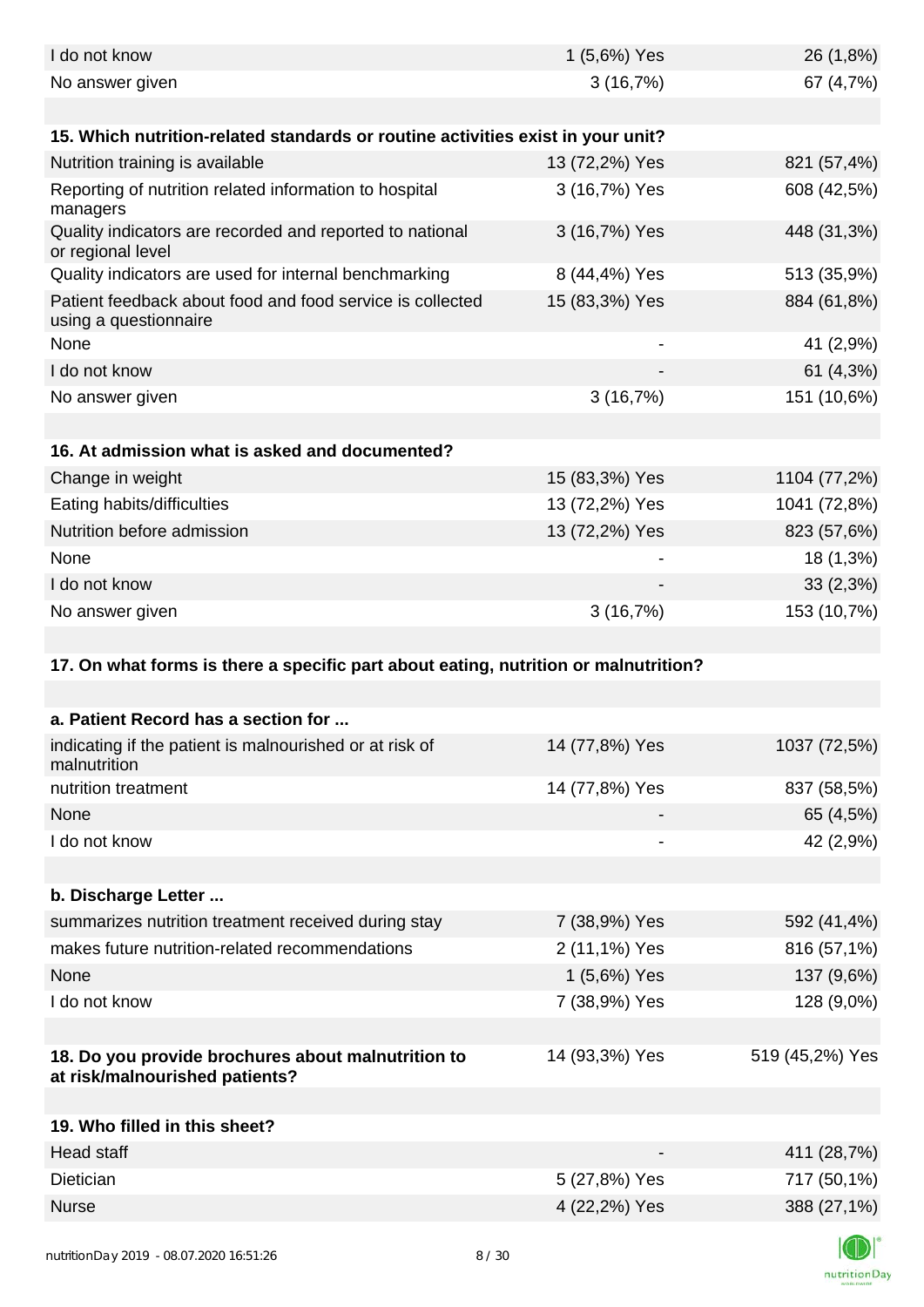| Physician            | 8 (44,4%) Yes            | 175 (12,2%) |
|----------------------|--------------------------|-------------|
| Administrative staff | $\qquad \qquad$          | 13 (0,91%)  |
| Other                | $\overline{\phantom{0}}$ | 71 (5,0%)   |
| None                 | $\blacksquare$           |             |
| I do not know        | $\,$                     | $15(1,0\%)$ |

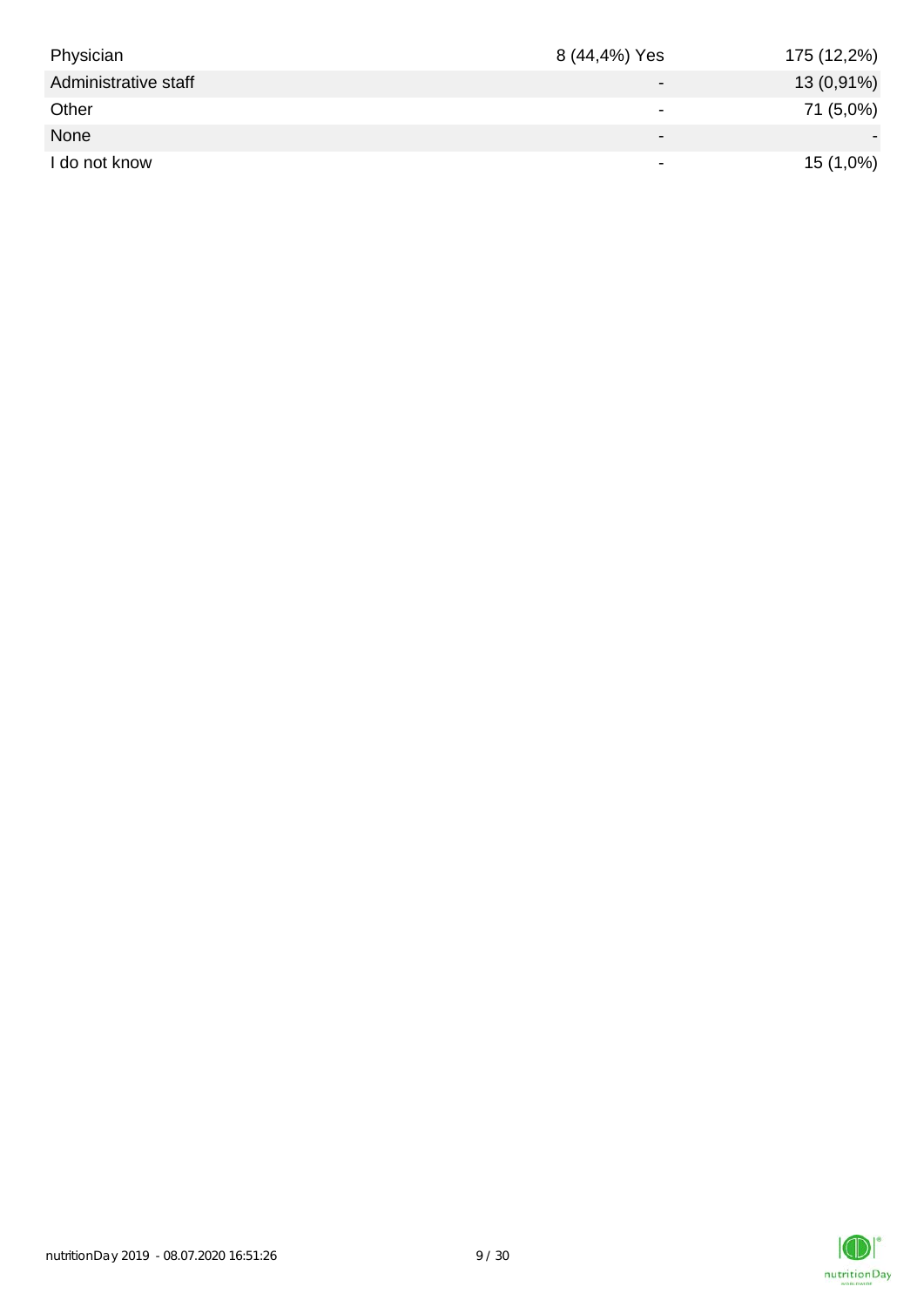|                                                                                         | <b>YOUR RESULTS</b> | <b>REFERENCE RESULTS</b> |
|-----------------------------------------------------------------------------------------|---------------------|--------------------------|
|                                                                                         |                     |                          |
| Total                                                                                   | 379                 | 27195                    |
| Age                                                                                     | 73 [60-81]          | 67 [53-78]               |
| Female                                                                                  | 157 (41,4%)         | 13525 (49,7%)            |
| Weight                                                                                  | $60,6{\pm}17,8$     | $69,9+18,9$              |
| Height                                                                                  | $161 + 9$           | $165 \pm 10$             |
| <b>BMI</b>                                                                              | 23,0±5,2            | $25,5+5,9$               |
|                                                                                         |                     |                          |
| 1. This hospital admission was                                                          |                     |                          |
| planned                                                                                 | 210 (55,4%)         | 9881 (36,3%)             |
| an emergency                                                                            | 169 (44,6%)         | 14977 (55,1%)            |
| I do not know                                                                           |                     | 2337 (8,6%)              |
| No answer given                                                                         |                     |                          |
|                                                                                         |                     |                          |
| 2a. Diagnosis at admission                                                              |                     |                          |
| 0100 Infectious and parasitic diseases                                                  | 36 (9,5%)           | 2442 (9,0%)              |
| 0200 Neoplasms                                                                          | 96 (25,3%)          | 4873 (17,9%)             |
| 0300 Blood and bloodforming organs and the immune<br>mechanism                          | 11 (2,9%)           | 1724 (6,3%)              |
| 0400 Endocrine, nutritional and metabolic diseases                                      | 39 (10,3%)          | 3266 (12,0%)             |
| 0500 Mental health                                                                      | 2(0,53%)            | 1218 (4,5%)              |
| 0600 Nervous system                                                                     | 20 (5,3%)           | 2493 (9,2%)              |
| 0700 Eye and adnexa                                                                     | 20 (5,3%)           | 339 (1,2%)               |
| 0800 Ear and mastoid process                                                            | 1(0,26%)            | 172 (0,63%)              |
| 0900 Circulatory system                                                                 | 61 (16,1%)          | 5629 (20,7%)             |
| 1000 Respiratory system                                                                 | 83 (21,9%)          | 4217 (15,5%)             |
| 1100 Digestive system                                                                   | 73 (19,3%)          | 6840 (25,2%)             |
| 1200 Skin and subcutaneous tissue                                                       | 9(2,4%)             | 1244 (4,6%)              |
| 1300 Musculoskeletal system and connective tissue                                       | 59 (15,6%)          | 4246 (15,6%)             |
| 1400 Genitourinary system                                                               | 28 (7,4%)           | 2809 (10,3%)             |
| 1500 Pregnancy, childbirth and the puerperium                                           | 10 (2,6%)           | 222 (0,82%)              |
| 1600 Conditions originating in the perinatal period                                     | 2(0,53%)            | 36 (0,13%)               |
| 1700 Congenital/chromosomal abnormalities                                               |                     | 52 (0,19%)               |
| 1800 Symptoms, signs, abnormal clinical/lab findings                                    |                     | 1319 (4,9%)              |
| 1900 Injury, poisoning                                                                  | 7(1,8%)             | 724 (2,7%)               |
| 2000 External causes of morbidity and mortality (e.g.<br>transport accidents, assaults) | 1(0,26%)            | 671 (2,5%)               |
| 2100 Factors influencing health status and contact with<br>health services              | 6(1,6%)             | 990 (3,6%)               |
| No answer given                                                                         |                     |                          |

# **3. Which conditions/comorbidities does this patient have?**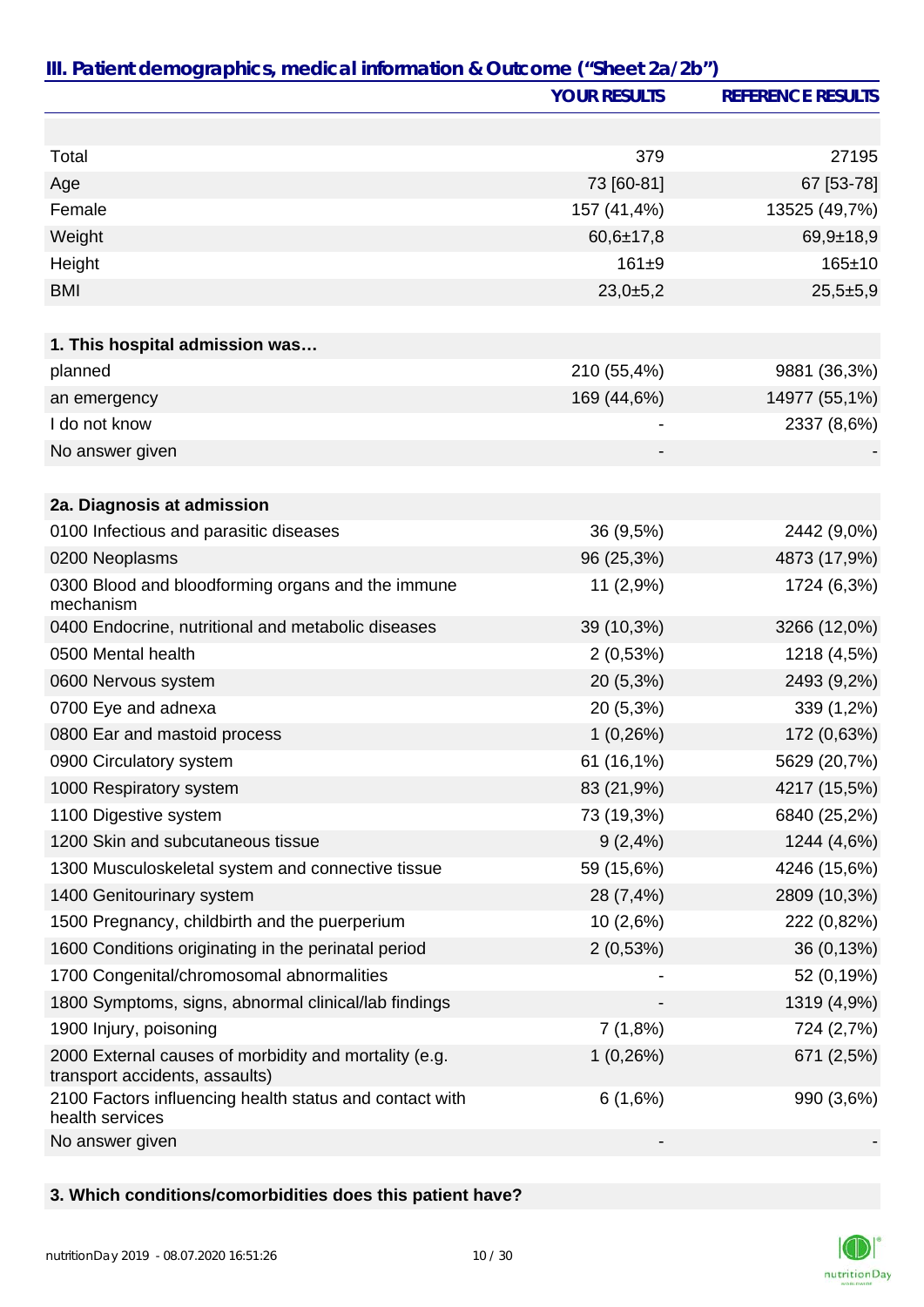| Cardiac insufficiency                                | $30(8,0\%)$ | 5264 (21,3%)  |
|------------------------------------------------------|-------------|---------------|
| Myocardial infarction                                | 24 (6,3%)   | 1338 (5,5%)   |
| Chronic lung disease                                 | 33 (8,7%)   | 3466 (14,1%)  |
| Cerebral vascular disease                            | 27 (7,2%)   | 2274 (9,3%)   |
| Peripheral vascular disease                          | 16 (4,3%)   | 2842 (11,6%)  |
| Chronic liver disease                                | 17 (4,5%)   | 1477 (6,1%)   |
| Chronic kidney disease                               | $30(8,0\%)$ | 2817 (11,6%)  |
| <b>Diabetes</b>                                      | 80 (21,2%)  | 5968 (24,2%)  |
| Cancer                                               | 92 (24,4%)  | 5709 (23,2%)  |
| Infection                                            | 34 (9,0%)   | 3578 (14,6%)  |
| Dementia                                             | 9(2,4%)     | 1229 (5,1%)   |
| Major depressive disorder                            | $4(1,1\%)$  | 1233 (5,1%)   |
| Other chronic mental disorder                        | $8(2,1\%)$  | 1229 (5,1%)   |
| Other chronic disease                                | 48 (12,7%)  | 6369 (25,9%)  |
| None                                                 | 109 (28,8%) | 4869 (17,9%)  |
|                                                      |             |               |
| 4a. Previous operation during this hospital stay     |             |               |
| Yes, planned                                         | 116 (30,6%) | 5304 (19,5%)  |
| Yes, acute                                           | 27 (7,1%)   | 1634 (6,0%)   |
| <b>No</b>                                            | 231 (60,9%) | 17917 (65,9%) |
| I do not know                                        |             | 313 (1,2%)    |
| Missing                                              | $5(1,3\%)$  | 2027 (7,5%)   |
|                                                      |             |               |
| Days since operation                                 | $6[1-13]$   | $3[1-11]$     |
|                                                      |             |               |
| 4b. Planned operation during this hospital stay      |             |               |
| Yes, today or tomorrow                               | 41 (10,8%)  | 1998 (7,3%)   |
| Yes, later                                           | 14 (3,7%)   | 1411 (5,2%)   |
| No                                                   | 316 (83,4%) | 19908 (73,2%) |
| I do not know                                        |             | 1082 (4,0%)   |
| Missing                                              | $8(2,1\%)$  | 2796 (10,3%)  |
|                                                      |             |               |
| 5. Previous ICU admission during this hospital stay? | 37 (9,8%)   | 2731 (10,6%)  |
| (Yes)                                                |             |               |
| 6. Is this patient terminally ill?                   | 15 (4,0%)   | 1729 (6,4%)   |
|                                                      |             |               |
| 7. Fluid status                                      |             |               |
| Normal                                               | 256 (67,5%) | 20820 (76,6%) |
| Overloaded                                           | $9(2, 4\%)$ | 1466 (5,4%)   |
| Dehydrated                                           | 6(1,6%)     | 1298 (4,8%)   |
| I do not know                                        | 108 (28,5%) | 3611 (13,3%)  |
| Missing                                              |             |               |
|                                                      |             |               |

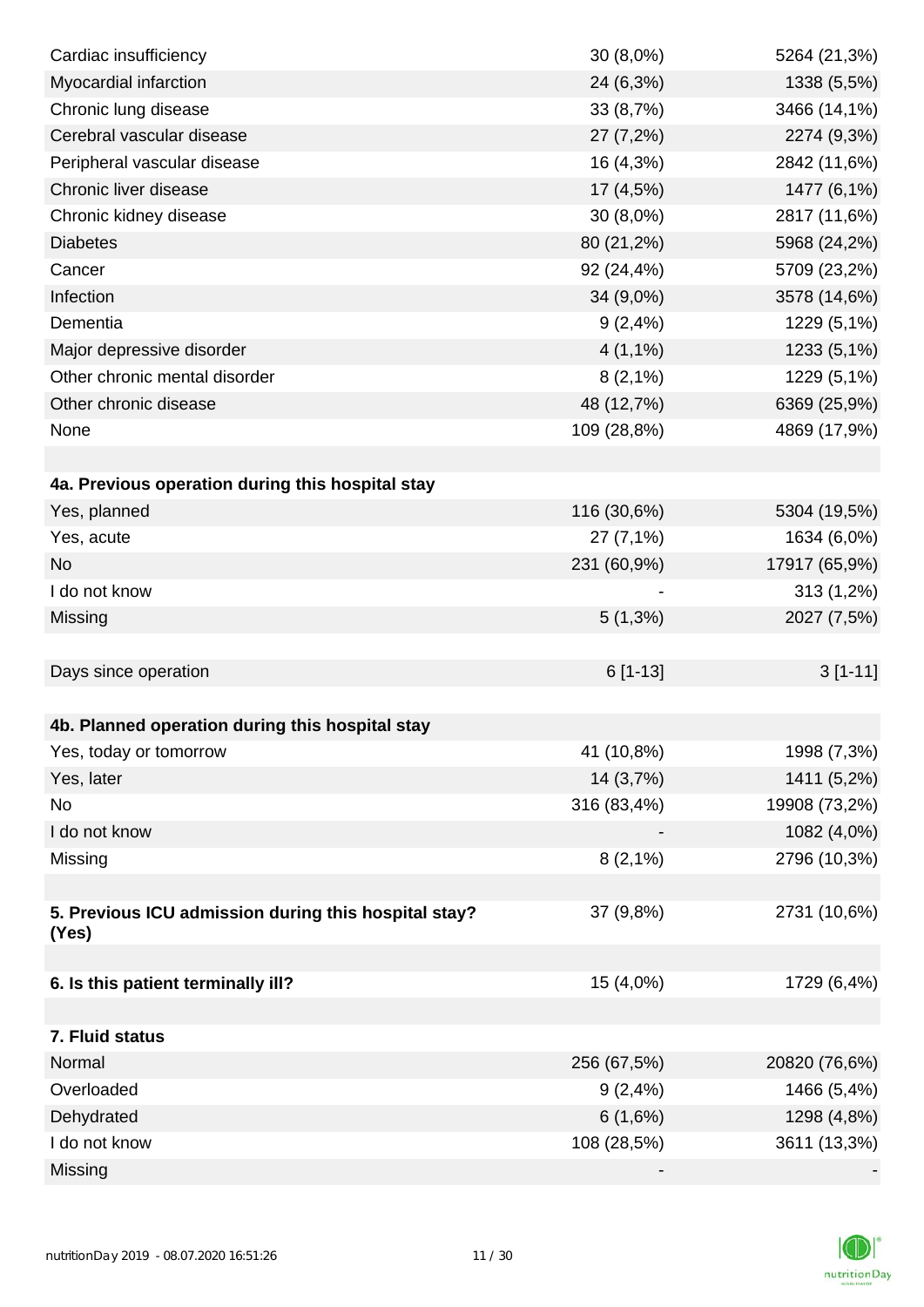| 8. Number of different medications planned                                               |             |               |
|------------------------------------------------------------------------------------------|-------------|---------------|
| Oral                                                                                     | $5[2-9]$    | $5[2-8]$      |
| Other                                                                                    | $0 [0-1]$   | $2[1-4]$      |
|                                                                                          |             |               |
| 9. Was this patient identified as malnourished or at risk of malnutrition?               |             |               |
| Malnourished                                                                             | 32(8,4%)    | 3264 (12,0%)  |
| At risk                                                                                  | 106 (28,0%) | 4856 (17,9%)  |
| <b>No</b>                                                                                | 238 (62,8%) | 16820 (61,8%) |
| I do not know                                                                            | 3(0,79%)    | 2255 (8,3%)   |
| Missing                                                                                  |             |               |
|                                                                                          |             |               |
| 10. IV Fluids                                                                            |             |               |
| Electrolyte solution (NaCl, Ringers lactate, etc)                                        | 101 (26,6%) | 9496 (34,9%)  |
| 5% Glucose solution                                                                      | 6(1,6%)     | 2615 (9,6%)   |
|                                                                                          |             |               |
| 11. Number of ONS drinks planned                                                         | $0[0-0]$    | $0[0-0]$      |
|                                                                                          |             |               |
| 12. Nutrition intake                                                                     |             |               |
| Regular hospital food                                                                    | 224 (59,1%) | 15788 (58,1%) |
| Fortified/enriched hospital food                                                         | $5(1,3\%)$  | 3133 (11,5%)  |
| Protein/energy supplement (e.g. ONS drinks)                                              | 18 (4,7%)   | 4012 (14,8%)  |
| <b>Enteral nutrition</b>                                                                 | 6(1,6%)     | 1315 (4,8%)   |
| Parenteral nutrition                                                                     | 59 (15,6%)  | 1286 (4,7%)   |
| Special diet                                                                             | 122 (32,2%) | 8834 (32,5%)  |
| None                                                                                     | $5(1,3\%)$  | 1283 (4,7%)   |
|                                                                                          |             |               |
| 13a. All lines and Tubes                                                                 |             |               |
| <b>Central Venous</b>                                                                    | 15 (4,0%)   | 2360 (9,2%)   |
| Peripheral venous access                                                                 | 118 (31,1%) | 12501 (48,7%) |
| Nasogastric                                                                              | $4(1,1\%)$  | 680 (2,6%)    |
| Nasojejunal                                                                              |             | 135 (0,53%)   |
| Nasoduadenal                                                                             |             | 99 (0,39%)    |
| Enterostoma                                                                              |             | 126 (0,49%)   |
| Percutaneous endoscopy/surgical gastrostomy                                              | 2(0,53%)    | 234 (0,91%)   |
| Percutaneous endoscopy/surgical jejunostomy                                              |             | 95 (0,37%)    |
| None                                                                                     | 245 (64,6%) | 12303 (45,2%) |
|                                                                                          |             |               |
| 13b. Were there complications with nutrition related lines<br>and tubes since admission? |             |               |
| Yes, previously                                                                          | 7(1,8%)     | 362 (1,3%)    |
| Yes, ongoing                                                                             | 6(1,6%)     | 227 (0,83%)   |
| <b>No</b>                                                                                | 313 (82,6%) | 21227 (78,1%) |
| I do not know                                                                            | 20 (5,3%)   | 2312 (8,5%)   |
| Missing                                                                                  | 33 (8,7%)   | 3067 (11,3%)  |

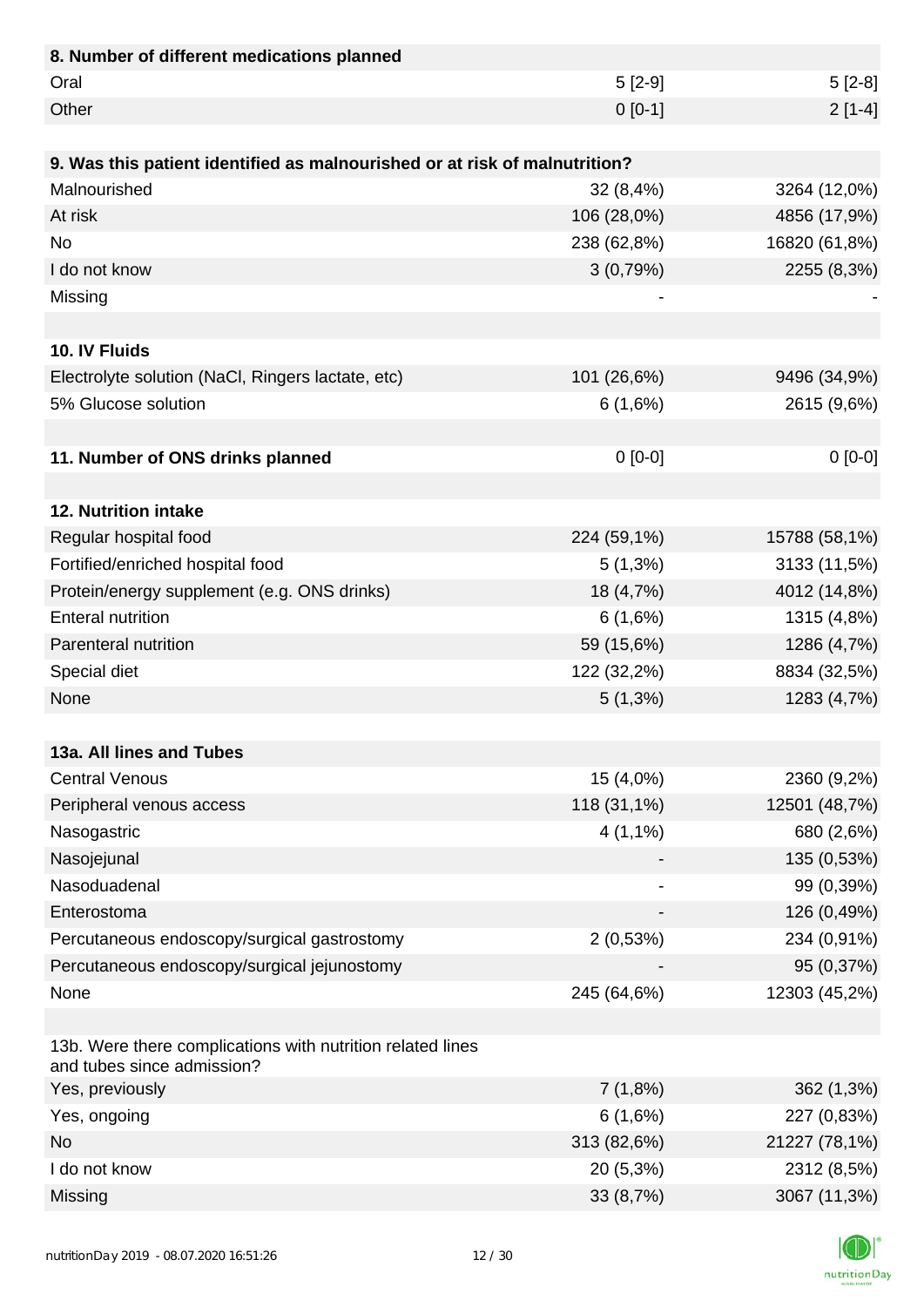| 14. Please indicate if any of the following was done for this patient since admission |             |               |
|---------------------------------------------------------------------------------------|-------------|---------------|
| Energy requirements were determined                                                   | 262 (69,1%) | 9593 (37,3%)  |
| Protein requirements were determined                                                  | 247 (65,2%) | 8543 (33,3%)  |
| Food/Nutrition intake was recorded in the patient record                              | 254 (67,0%) | 11079 (43,1%) |
| Nutrition treatment plan was developed                                                | 220 (58,0%) | 9042 (35,2%)  |
| Nutrition expert was consulted                                                        | 75 (19,8%)  | 9313 (36,3%)  |
| Malnutrition status is recorded in the patient record                                 | 79 (20,8%)  | 8238 (32,1%)  |
| None                                                                                  |             |               |
|                                                                                       |             |               |
| 15a. Energy goal                                                                      |             |               |
| $< 500$ kcal                                                                          | 28 (7,4%)   | 1046 (3,8%)   |
| 500-999 kcal                                                                          | 16 (4,2%)   | 269 (0,99%)   |
| 1000-1499 kcal                                                                        | 107 (28,2%) | 2400 (8,8%)   |
| 1500-1999 kcal                                                                        | 162 (42,7%) | 8218 (30,2%)  |
| >=2000 kcal                                                                           | 26 (6,9%)   | 2704 (9,9%)   |
| Not determined                                                                        | 10 (2,6%)   | 8749 (32,2%)  |
| I do not know                                                                         | 30(7,9%)    | 2265 (8,3%)   |
| Missing                                                                               |             | 1544 (5,7%)   |
|                                                                                       |             |               |
| 15b. Energy intake                                                                    |             |               |
| $< 500$ kcal                                                                          | 46 (12,1%)  | 1697 (6,2%)   |
| 500-999 kcal                                                                          | 28 (7,4%)   | 1257 (4,6%)   |
| 1000-1499 kcal                                                                        | 96 (25,3%)  | 3424 (12,6%)  |
| 1500-1999 kcal                                                                        | 146 (38,5%) | 5999 (22,1%)  |
| >=2000 kcal                                                                           | 21 (5,5%)   | 1448 (5,3%)   |
| Not determined                                                                        | $4(1,1\%)$  | 8533 (31,4%)  |
| I do not know                                                                         | 38 (10,0%)  | 3276 (12,0%)  |
| Missing                                                                               |             | 1561 (5,7%)   |
|                                                                                       |             |               |
| 16. Since admission, this patient's health status has                                 |             |               |
| Improved                                                                              | 94 (24,8%)  | 12837 (47,2%) |
| Deteriorated                                                                          | 22 (5,8%)   | 1433 (5,3%)   |
| Remained the same                                                                     | 200 (52,8%) | 7057 (25,9%)  |
| This patient has just been admitted                                                   | 37 (9,8%)   | 1699 (6,2%)   |
| I do not know                                                                         | 26 (6,9%)   | 2663 (9,8%)   |
| Missing                                                                               |             | 1506 (5,5%)   |
|                                                                                       |             |               |
| Length of hospital stay (days)                                                        | 17 [8-29]   | 12 [6-23]     |
|                                                                                       |             |               |
| <b>Outcome Code</b>                                                                   |             |               |
| 1= Still in the hospital                                                              | 64 (16,9%)  | 2601 (9,6%)   |
| 2= Transferred to another hospital                                                    | 10 (2,6%)   | 571 (2,1%)    |
| 3= Transferred to long term care                                                      | 3(0,79%)    | 1107 (4,1%)   |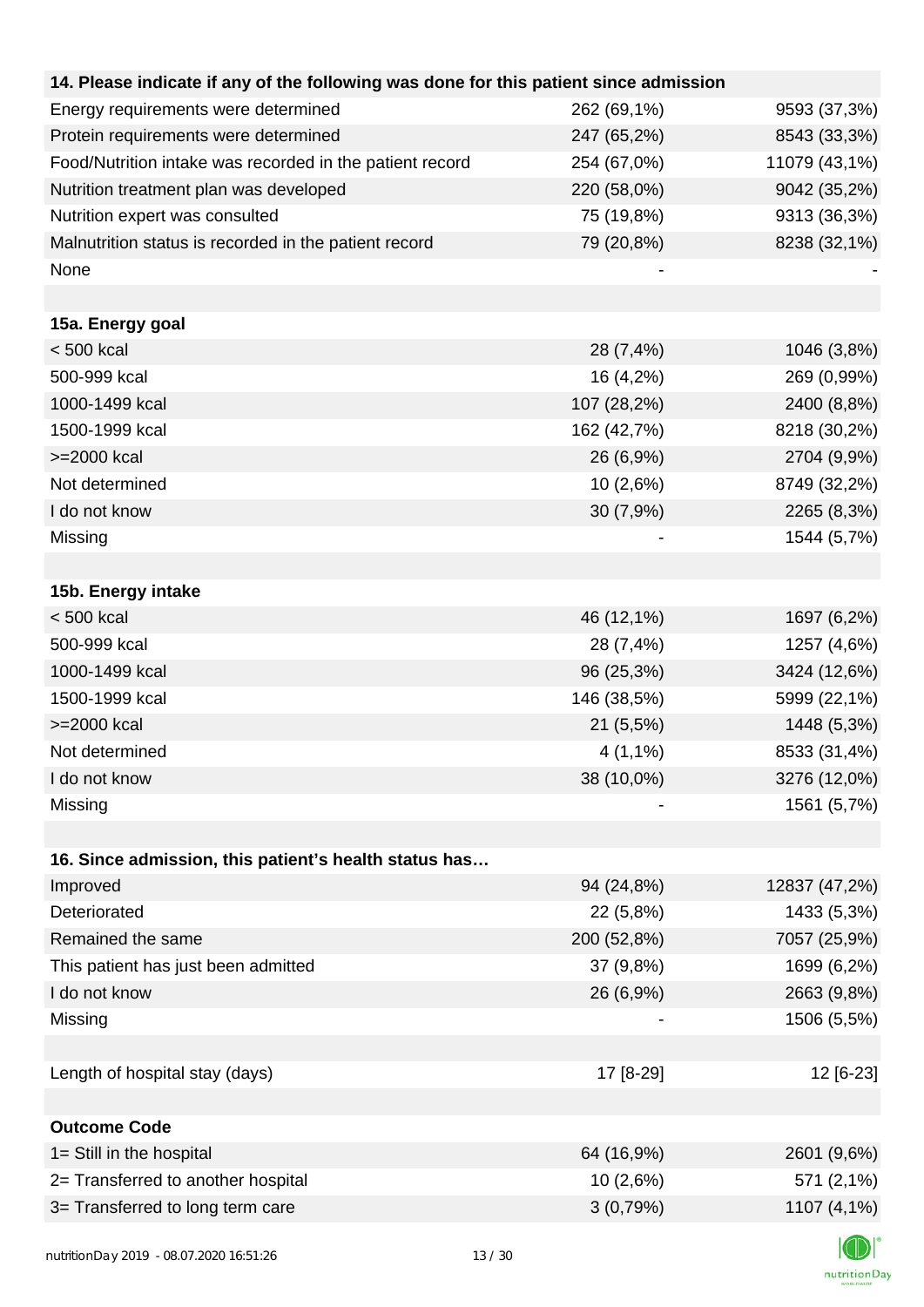| 4= Rehabilitation                    | 2(0,53%)    | 1222 (4,5%)   |
|--------------------------------------|-------------|---------------|
| 5= Discharged home                   | 239 (63,1%) | 20149 (74,1%) |
| $6 = Death$                          | 6(1,6%)     | 845 (3,1%)    |
| $7 =$ Others                         |             | 507 (1,9%)    |
| Missing                              | 55 (14,5%)  | 193 (0,71%)   |
|                                      |             |               |
| <b>Readmitted since ND</b>           |             |               |
| $1 = No$                             | 234 (90,0%) | 18115 (75,8%) |
| 2= Yes, same hospital planned        | 12 (4,6%)   | 1637 (6,9%)   |
| 3= Yes, same hospital unplanned      | $9(3,5\%)$  | 1465 (6,1%)   |
| 4= Yes, different hospital planned   | 1(0,38%)    | 112 (0,47%)   |
| 5= Yes, different hospital unplanned | 1(0,38%)    | 112 (0,47%)   |
| 6= Unknown                           | $3(1,2\%)$  | 796 (3,3%)    |
| <b>Missing</b>                       | 1(0,38%)    | 1597 (6,7%)   |

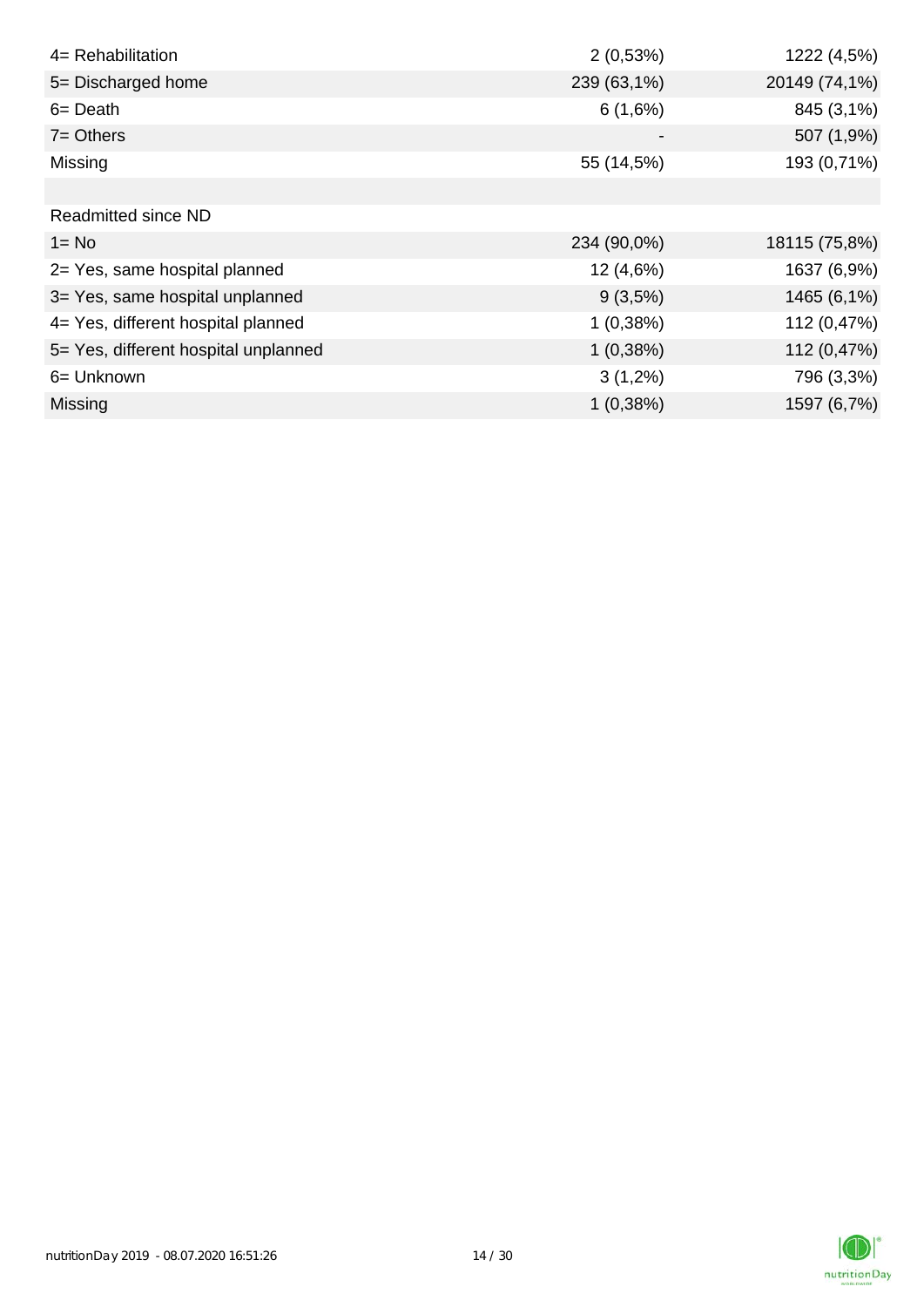|                                                                                   | <b>YOUR RESULTS</b> | <b>REFERENCE RESULTS</b> |
|-----------------------------------------------------------------------------------|---------------------|--------------------------|
|                                                                                   |                     |                          |
| 1. What are your typical dietary habits?                                          |                     |                          |
| No special dietary habits                                                         | 279 (77,9%)         | 17526 (66,5%)            |
| I am vegetarian                                                                   | 9(2,5%)             | 510 (1,9%)               |
| I adhee to a vegan diet                                                           | $7(2,0\%)$          | 193 (0,73%)              |
| I eat gluten-free diet                                                            | 3(0,84%)            | 244 (0,93%)              |
| I avoid added sugars                                                              | 33 (9,2%)           | 3934 (14,9%)             |
| I avoid carbohydrates                                                             | 15(4,2%)            | 1502 (5,7%)              |
| I eat a low fat-diet                                                              | 22 (6,1%)           | 2899 (11,0%)             |
| I am lactose intolerant                                                           | 6(1,7%)             | 946 (3,6%)               |
| Other special diet due to intolerances/allergies                                  | 12(3,4%)            | 469 (1,8%)               |
| Other                                                                             | 5(1,4%              | 1854 (7,0%)              |
| No answer given                                                                   | 31 (8,7%)           | 1891 (7,2%)              |
|                                                                                   |                     |                          |
| 2. Where did you live before your current hospital admission?                     |                     |                          |
| At home                                                                           | 314 (87,7%)         | 22025 (83,6%)            |
| In a nursing home or other live-in facility                                       | 6(1,7%)             | 836 (3,2%)               |
| I was transferred from another hospital                                           | $7(2,0\%)$          | 1411 (5,4%)              |
| Other                                                                             | 6(1,7%)             | 374 (1,4%)               |
| Missing                                                                           | 25 (7,0%)           | 1694 (6,4%)              |
|                                                                                   |                     |                          |
| 3. In general, are you able to walk?                                              |                     |                          |
| Yes                                                                               | 274 (76,5%)         | 16014 (60,8%)            |
| Yes, with someone's help                                                          | 14 (3,9%)           | 2580 (9,8%)              |
| Yes, independently using a cane, walker, or crutches                              | 41 (11,5%)          | 3466 (13,2%)             |
| No, I have a wheelchair                                                           | 23 (6,4%)           | 1033 (3,9%)              |
| No, I am bedridden                                                                | $3(0,84\%)$         | 1462 (5,6%)              |
| Missing                                                                           | 3(0,84%)            | 1785 (6,8%)              |
| 4. In general, how would you say your health is?                                  |                     |                          |
| Very good                                                                         | 16 (4,5%)           | 1854 (7,0%)              |
| Good                                                                              | 97 (27,1%)          | 8966 (34,0%)             |
| Fair                                                                              | 147 (41,1%)         | 9409 (35,7%)             |
| Poor                                                                              | 81 (22,6%)          | 3513 (13,3%)             |
| Very poor                                                                         | 9(2,5%)             | 824 (3,1%)               |
| Missing                                                                           | $8(2,2\%)$          | 1774 (6,7%)              |
|                                                                                   |                     |                          |
| 5. Over the last 12 months prior to your current hospital admission approximately |                     |                          |
| how many times have you seen a doctor?                                            | $7[3-12]$           | $5[2-10]$                |

| How many units have you seen a doctor:                                               | 11212     | $UZ^-U$  |
|--------------------------------------------------------------------------------------|-----------|----------|
| how many times have you been admitted to the<br>hospital (Emergency room, any ward)? | $0$ [0-1] | $1[0-2]$ |

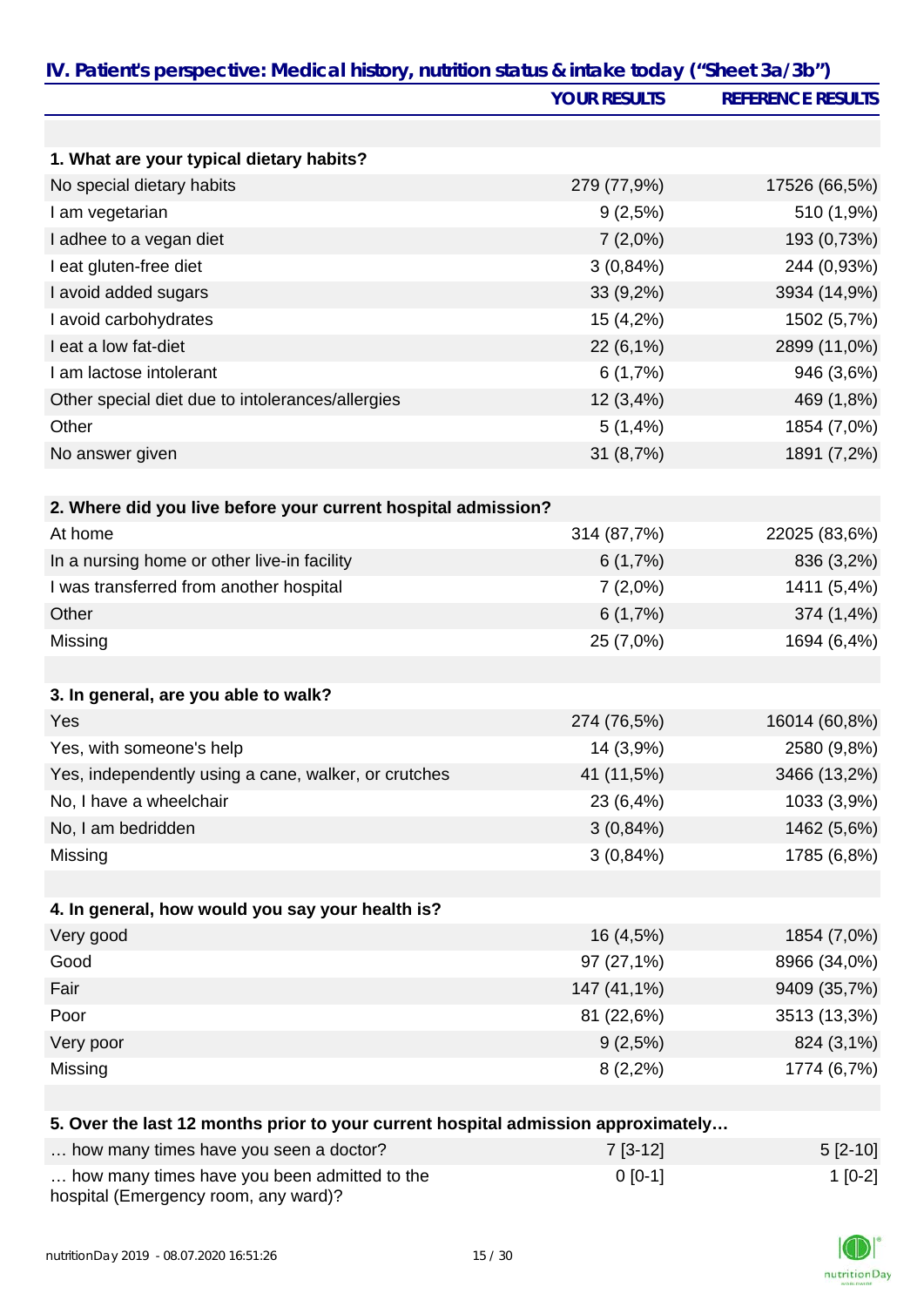| $5[0-15]$ |
|-----------|
|           |

| 6. How many different medications do you take routinely each day (prior to hospitalisation)? |                           |               |
|----------------------------------------------------------------------------------------------|---------------------------|---------------|
| $1 - 2$                                                                                      | 70 (19,6%)                | 4936 (18,7%)  |
| $3-5$                                                                                        | 93 (26,0%)                | 6672 (25,3%)  |
| More than 5                                                                                  | 98 (27,4%)                | 7906 (30,0%)  |
| None                                                                                         | 47 (13,1%)                | 3926 (14,9%)  |
| I do not know                                                                                | 23 (6,4%)                 | 1077 (4,1%)   |
| Missing                                                                                      | 27 (7,5%)                 | 1823 (6,9%)   |
| 7. Do you have health insurance?                                                             |                           |               |
| Yes, private insurance only                                                                  | 9(2,5%)                   | 4253 (16,1%)  |
| Yes, public insurance only                                                                   | 135 (37,7%)               | 12350 (46,9%) |
| Yes, both                                                                                    | 163 (45,5%)               | 3229 (12,3%)  |
| None                                                                                         | 5(1,4%)                   | 2938 (11,2%)  |
| I prefer not to answer                                                                       | 18 (5,0%)                 | 1314 (5,0%)   |
| Missing                                                                                      | 28 (7,8%)                 | 2256 (8,6%)   |
|                                                                                              |                           |               |
| 8. What was your weight 5 years ago?                                                         | 60 [52-70]                | 72 [60-85]    |
| I do not know                                                                                | 93 (26,0%)                | 6267 (23,8%)  |
|                                                                                              |                           |               |
| 9a. Have you lost weight within the last 3 months?                                           |                           |               |
| Yes, intentionally                                                                           | 52 (14,5%)                | 2468 (9,4%)   |
| Yes, unintentionally                                                                         | 102 (28,5%)               | 10065 (38,2%) |
| No, my weight stayed the same                                                                | 139 (38,8%)               | 7869 (29,9%)  |
| No, I gained weight                                                                          | 33 (9,2%)                 | 2857 (10,8%)  |
| I do not know                                                                                | 28 (7,8%)                 | 2512 (9,5%)   |
| Missing                                                                                      | $4(1,1\%)$                | 569 (2,2%)    |
|                                                                                              |                           |               |
| 9b. If yes, how many kg did you lose?                                                        | $5[3-8]$                  | 6 [4-10]      |
| I do not know                                                                                | 22 (14,3%)                | 1997 (15,9%)  |
| 10. Did you know about your hospitalisation two days<br>before admission? (Yes)              | 161 (49,1%)               | 9602 (40,6%)  |
| 11. Please indicate if you                                                                   |                           |               |
| were weighed at admission                                                                    | 276 (81,7%)               | 14112 (57,4%) |
| were informed about your nutrition status                                                    | 116 (35,0%)               | 8364 (34,3%)  |
| were informed about nutrition care options                                                   | 44 (13,1%)                | 7769 (31,9%)  |
| received special nutrition care                                                              | 32 (9,6%)                 | 7463 (30,7%)  |
|                                                                                              |                           |               |
| 49 Haw well have you esten in the week hefere you want                                       | Oletical to the headthal? |               |

| 12. How well have you eaten in the week before you were admitted to the hospital? |             |               |
|-----------------------------------------------------------------------------------|-------------|---------------|
| More than normal                                                                  | $32(9,0\%)$ | 1163 (4,4%)   |
| Normal                                                                            | 243 (68,5%) | 15832 (60,4%) |

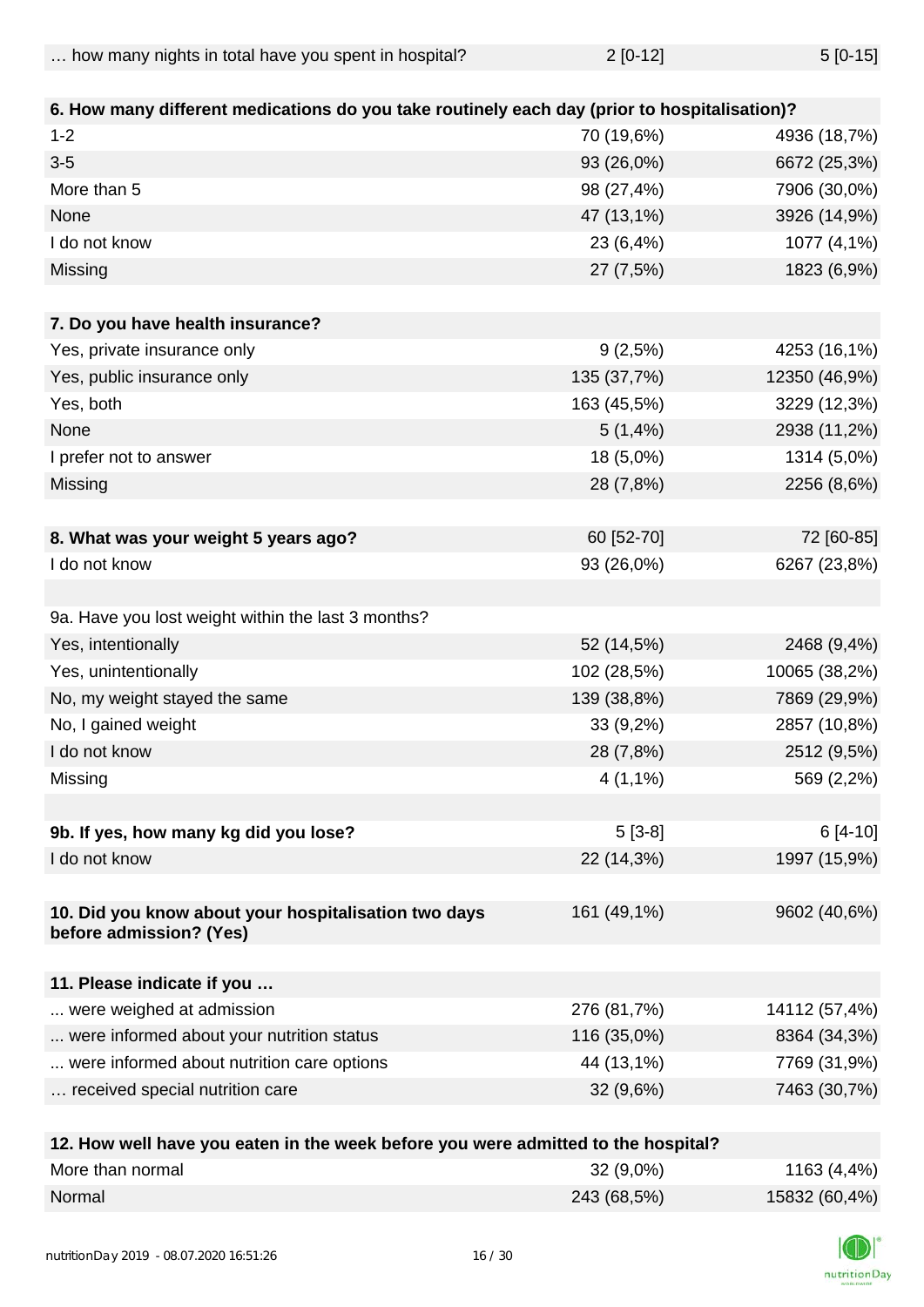| About 3/4 of normal                                                            | 27 (7,6%)                    | 2728 (10,4%)  |
|--------------------------------------------------------------------------------|------------------------------|---------------|
| About half of normal                                                           | 28 (7,9%)                    | 3287 (12,5%)  |
| About a quarter to nearly nothing                                              | 17 (4,8%)                    | 2496 (9,5%)   |
| I do not know                                                                  | 1(0,28%)                     | 264 (1,0%)    |
| Missing                                                                        | $7(2,0\%)$                   | 443 (1,7%)    |
|                                                                                |                              |               |
| 13. In general, how satisfied are you with the food at the hospital?           |                              |               |
| Very satisfied                                                                 | 57 (16,1%)                   | 6066 (23,1%)  |
| Somewhat satisfied                                                             | 47 (13,2%)                   | 8166 (31,2%)  |
| Neutral                                                                        | 145 (40,8%)                  | 4867 (18,6%)  |
| <b>Dissatisfied</b>                                                            | 27 (7,6%)                    | 2103 (8,0%)   |
| Very dissatisfied                                                              | 5(1,4%)                      | 726 (2,8%)    |
| I do not know                                                                  | 27 (7,6%)                    | 2021 (7,7%)   |
| Missing                                                                        | 47 (13,2%)                   | 2264 (8,6%)   |
|                                                                                |                              |               |
| 14. Did you get any help with eating TODAY?                                    |                              |               |
| Yes, from family or friends                                                    | 5(1,4%                       | 2448 (9,3%)   |
| Yes, from hospital staff                                                       | 16 (4,5%)                    | 1670 (6,4%)   |
| <b>No</b>                                                                      | 300 (84,5%)                  | 19193 (73,2%) |
| I do not know                                                                  |                              | 302 (1,2%)    |
| Missing                                                                        | 34 (9,6%)                    | 2600 (9,9%)   |
|                                                                                |                              |               |
| 15. Were you able to eat without interruption TODAY?                           | 272 (88,3%)                  | 17231 (74,2%) |
| (Yes)                                                                          |                              |               |
|                                                                                |                              |               |
| 16a. Please indicate how much hospital food you ate for lunch or dinner TODAY: |                              |               |
| About all                                                                      | 252 (71,0%)                  | 12095 (46,1%) |
| 1/2                                                                            | 46 (13,0%)                   | 6486 (24,7%)  |
| 1/4                                                                            | 18 (5,1%)                    | 3353 (12,8%)  |
| Nothing                                                                        | 23 (6,5%)                    | 3130 (11,9%)  |
| Missing                                                                        | 16 (4,5%)                    | 1149 (4,4%)   |
|                                                                                |                              |               |
| 16b. The portion size of the meal I ordered TODAY was                          |                              |               |
| Standard                                                                       | 208 (58,6%)                  | 15979 (61,0%) |
| Smaller                                                                        | 39 (11,0%)                   | 2367 (9,0%)   |
| Larger                                                                         | 15 (4,2%)                    | 1119 (4,3%)   |
| I do not know                                                                  | 43 (12,1%)                   | 2429 (9,3%)   |
| Missing                                                                        | 50 (14,1%)                   | 4319 (16,5%)  |
|                                                                                |                              |               |
| 17. If you did not eat everything of your meal, please tell us why:            |                              |               |
| I did not like the type of food offered                                        | 12 (13,8%)                   | 2061 (15,9%)  |
| I did not like the smell/taste of the food                                     | 25 (28,7%)                   | 1569 (12,1%)  |
| The food did not fit my cultural/religious preferences                         |                              | 143 (1,1%)    |
| The food was too hot                                                           | $\qquad \qquad \blacksquare$ | 59 (0,45%)    |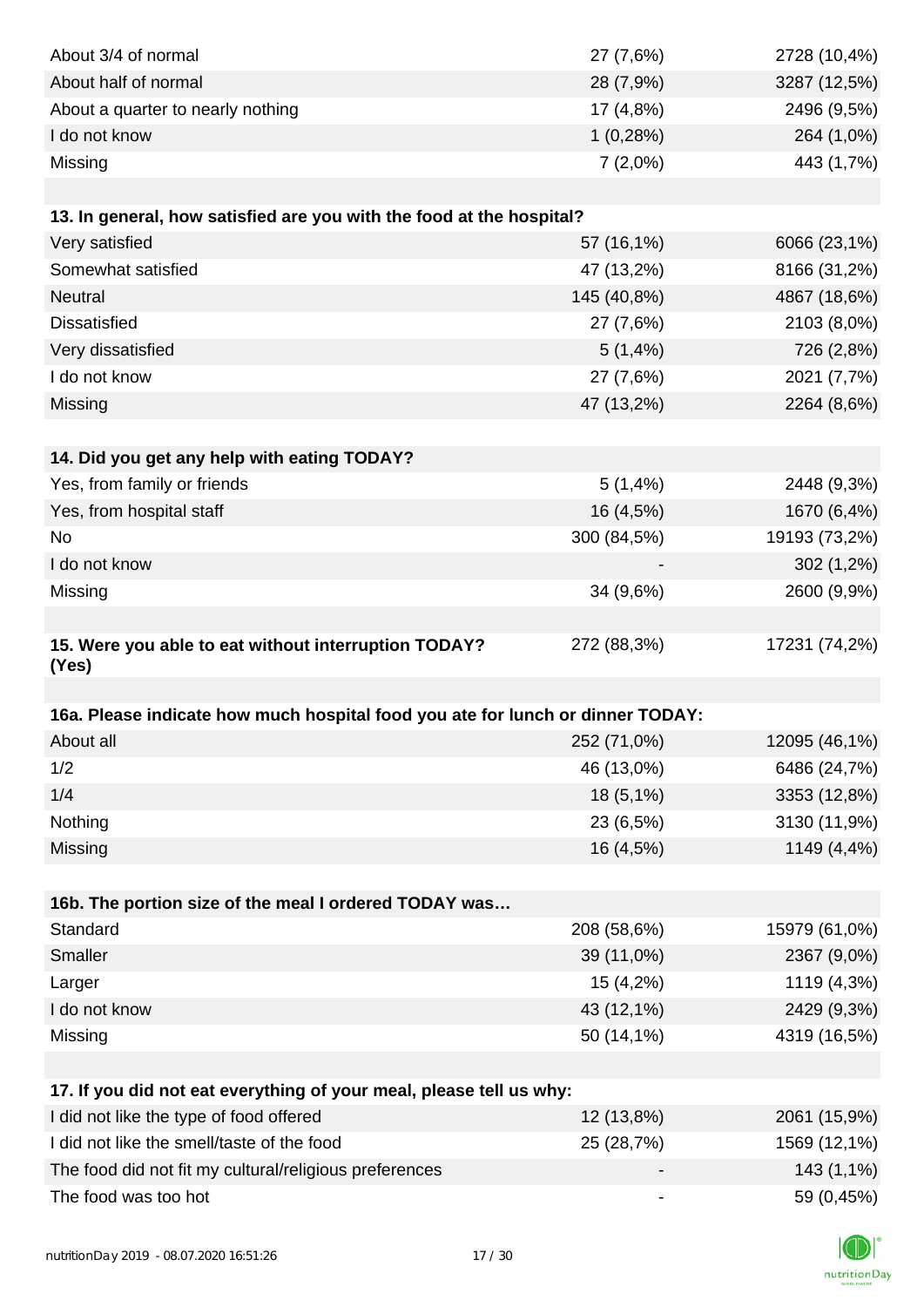| $1(1,1\%)$ | 296 (2,3%)   |
|------------|--------------|
| -          | 96 (0,74%)   |
| 13 (14,9%) | 2205 (17,0%) |
| 26 (29,9%) | 3830 (29,5%) |
| 5(5,7%)    | 761 (5,9%)   |
| $7(8,0\%)$ | 1427 (11,0%) |
| 6(6,9%)    | 1029 (7,9%)  |
| 12 (13,8%) | 789 (6,1%)   |
| $2(2,3\%)$ | 208 (1,6%)   |
| $8(9,2\%)$ | 1289 (9,9%)  |
| $8(9,2\%)$ | 766 (5,9%)   |
| -          | 139 (1,1%)   |
| 16 (18,4%) | 1829 (14,1%) |
|            |              |

| 18. Enter the number of glasses/cups of the drinks you consumed in the last 24 hours |            |              |
|--------------------------------------------------------------------------------------|------------|--------------|
| Water                                                                                | $2[1-3]$   | $3[2-5]$     |
| Tea                                                                                  | $2[1-3]$   | $1$ [0-2]    |
| Coffee                                                                               | $0[0-1]$   | $1[1-2]$     |
| <b>Milk</b>                                                                          | $1[0-1]$   | $1$ [0-1]    |
| Fruit juice                                                                          | $0 [0-0]$  | $1[0-2]$     |
| Soft drinks                                                                          | $0 [0-0]$  | $0 [0-1]$    |
| <b>Nutrition drink</b>                                                               | $0 [0-0]$  | $0[0-1]$     |
| Other                                                                                | $0[0-0]$   | $0[0-1]$     |
|                                                                                      |            |              |
| 19a. Did you eat any food apart from hospital food<br><b>TODAY?</b>                  | 82 (24,4%) | 6580 (28,9%) |

| 19b. If yes, what did you eat? |            |              |
|--------------------------------|------------|--------------|
| Sweet snacks                   | 26 (31,7%) | 1928 (29,3%) |
| Salty snacks                   | $6(7,3\%)$ | 749 (11,4%)  |
| Homemade food                  | $8(9,8\%)$ | 963 (14,6%)  |
| <b>Fruits</b>                  | 17 (20,7%) | 2551 (38,8%) |
| Dairy products                 | 13 (15,9%) | 724 (11,0%)  |
| Food delivered/restaurant      | 4(4,9%     | 293 (4,5%)   |
| Sandwich                       | 7(8,5%)    | 421 (6,4%)   |
| Other                          | 21 (25,6%) | 1042 (15,8%) |

| 20. How has your food intake changed since your hospital admission? |             |               |
|---------------------------------------------------------------------|-------------|---------------|
| Increased                                                           | $19(5,4\%)$ | 3706 (14,1%)  |
| Decreased                                                           | 79 (22,3%)  | 7774 (29,7%)  |
| Stayed the same                                                     | 169 (47,6%) | 10331 (39,4%) |
| I do not know                                                       | 45 (12,7%)  | 1690 (6,4%)   |
| Missing                                                             | 43 (12,1%)  | 2712 (10,3%)  |

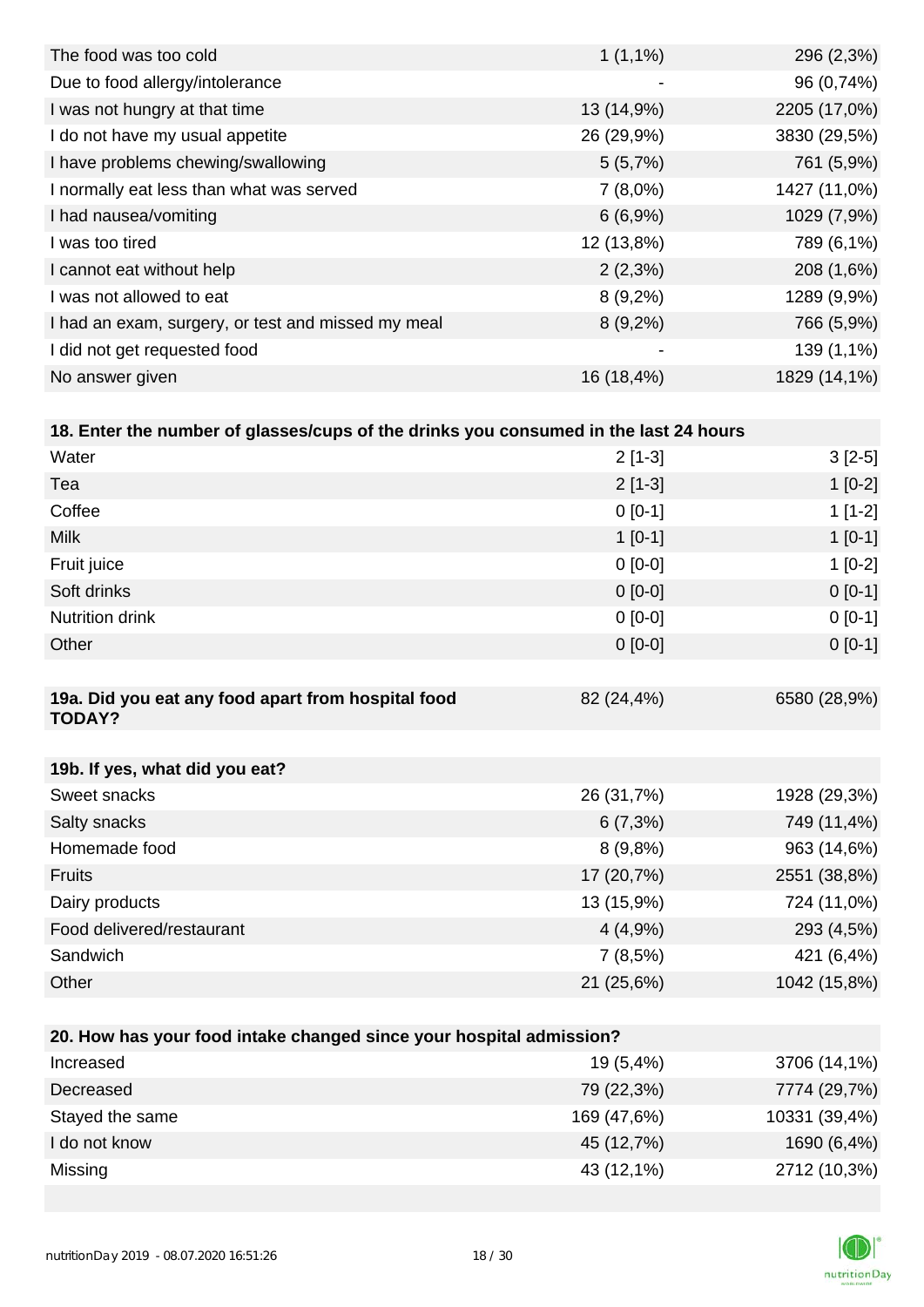| 21. TODAY I feel                                     |             |               |
|------------------------------------------------------|-------------|---------------|
| Stronger than at admission                           | 127 (35,8%) | 11240 (42,9%) |
| Weaker than at admission                             | 45 (12,7%)  | 4893 (18,7%)  |
| Same as at admission                                 | 109 (30,7%) | 7428 (28,3%)  |
| I was admitted today                                 | 16 (4,5%)   | 662 (2,5%)    |
| I do not know                                        | 19 (5,4%)   | 1384 (5,3%)   |
| Missing                                              | 39 (11,0%)  | 606 (2,3%)    |
|                                                      |             |               |
| 22. Can you walk without assistance TODAY?           |             |               |
| Yes                                                  | 243 (68,5%) | 15438 (58,9%) |
| No, only with assistance                             | 59 (16,6%)  | 6458 (24,6%)  |
| No, I stay in bed                                    | $19(5,4\%)$ | 3018 (11,5%)  |
| Missing                                              | 34 (9,6%)   | 1299 (5,0%)   |
|                                                      |             |               |
| 23. Did anyone help you complete this questionnaire? | 76 (22,0%)  | 15731 (65,1%) |

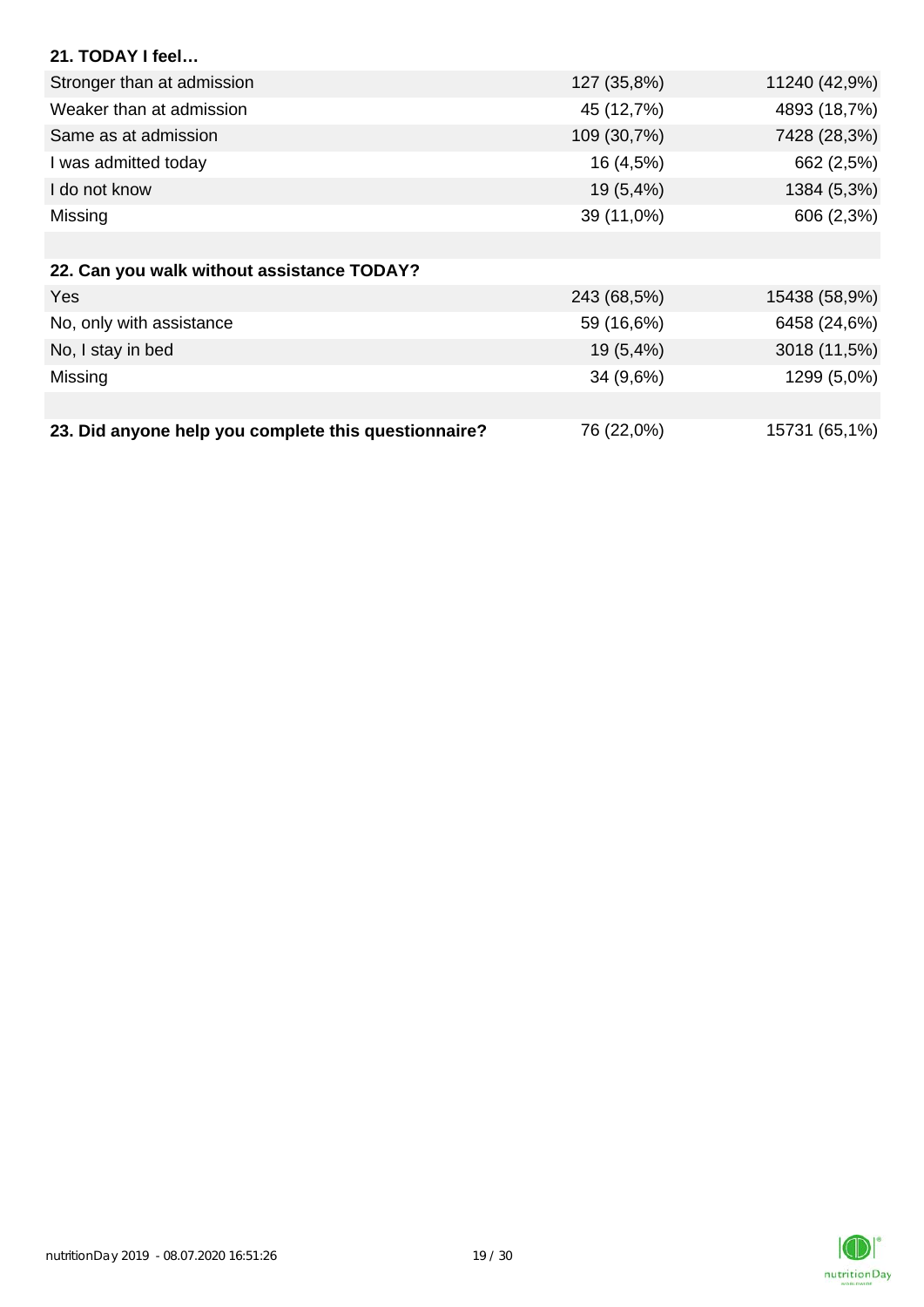| V. Oncology: Unit organisation and structures ("Sheet 1 onco")           |                          |                          |
|--------------------------------------------------------------------------|--------------------------|--------------------------|
|                                                                          | <b>YOUR RESULTS</b>      | <b>REFERENCE RESULTS</b> |
| Number of units with cancer patients:                                    | 11                       | 331                      |
|                                                                          |                          |                          |
| Computerized system in hospital:                                         | 11 units (100%) YES      | 312 units (94%) YES      |
| Nutritional treatment of cancer patients is part of overall<br>care plan | 10 units (91%) YES       | 297 units (90%) YES      |
| <b>Nutritional treatment is considered</b>                               |                          |                          |
| Routinely                                                                |                          | 195 (58,9%)              |
| When patient asks                                                        |                          | 88 (26,6%)               |
| When body weight loss > 10%                                              |                          | 111 (33,5%)              |
| During palliative phase                                                  |                          | 91 (27,5%)               |
| Other                                                                    |                          | 23 (6,95%)               |
| Missing                                                                  |                          | 31 (9,37%)               |
|                                                                          |                          |                          |
| Nutritional treatment is not part of the comprehensive approach due to   |                          |                          |
| Lack of evidence                                                         | $\overline{\phantom{0}}$ | 10 (3,02%)               |
| No knowledge of the field                                                |                          | 11 (3,32%)               |
| No reimbursement                                                         |                          | 8(2,42%)                 |
| It feeds the tumour                                                      |                          | $2(0,60\%)$              |
| Other                                                                    |                          | 12 (3,63%)               |
|                                                                          |                          |                          |
| Nutritional therapy used for cancer patients                             |                          |                          |
| Nutrition according to nutrition plan                                    |                          | 217 (65,6%)              |
| Calculation of energy needs                                              |                          | 238 (71,9%)              |
| Monitoring patients intake and use of oral supplements                   |                          | 283 (85,5%)              |
| None                                                                     |                          | $7(2,11\%)$              |
| Other                                                                    |                          | 16 (4,83%)               |
| Missing                                                                  |                          | 8(2,42%)                 |
| Nutritional therapy is not used due to                                   |                          |                          |
| Lack of evidence                                                         |                          | $3(0,91\%)$              |
| Lack of experience                                                       |                          | 9(2,72%)                 |
| No reimbursement                                                         |                          | $5(1,51\%)$              |
| Lack of dietitians                                                       |                          |                          |
|                                                                          |                          | 14 (4,23%)               |
| Lack of other experts                                                    |                          | $4(1,21\%)$              |
| Other                                                                    |                          | $7(2,11\%)$              |
| Missing                                                                  |                          | $1(0,30\%)$              |

# **Assessment of parameters in cancer patients & methods used:**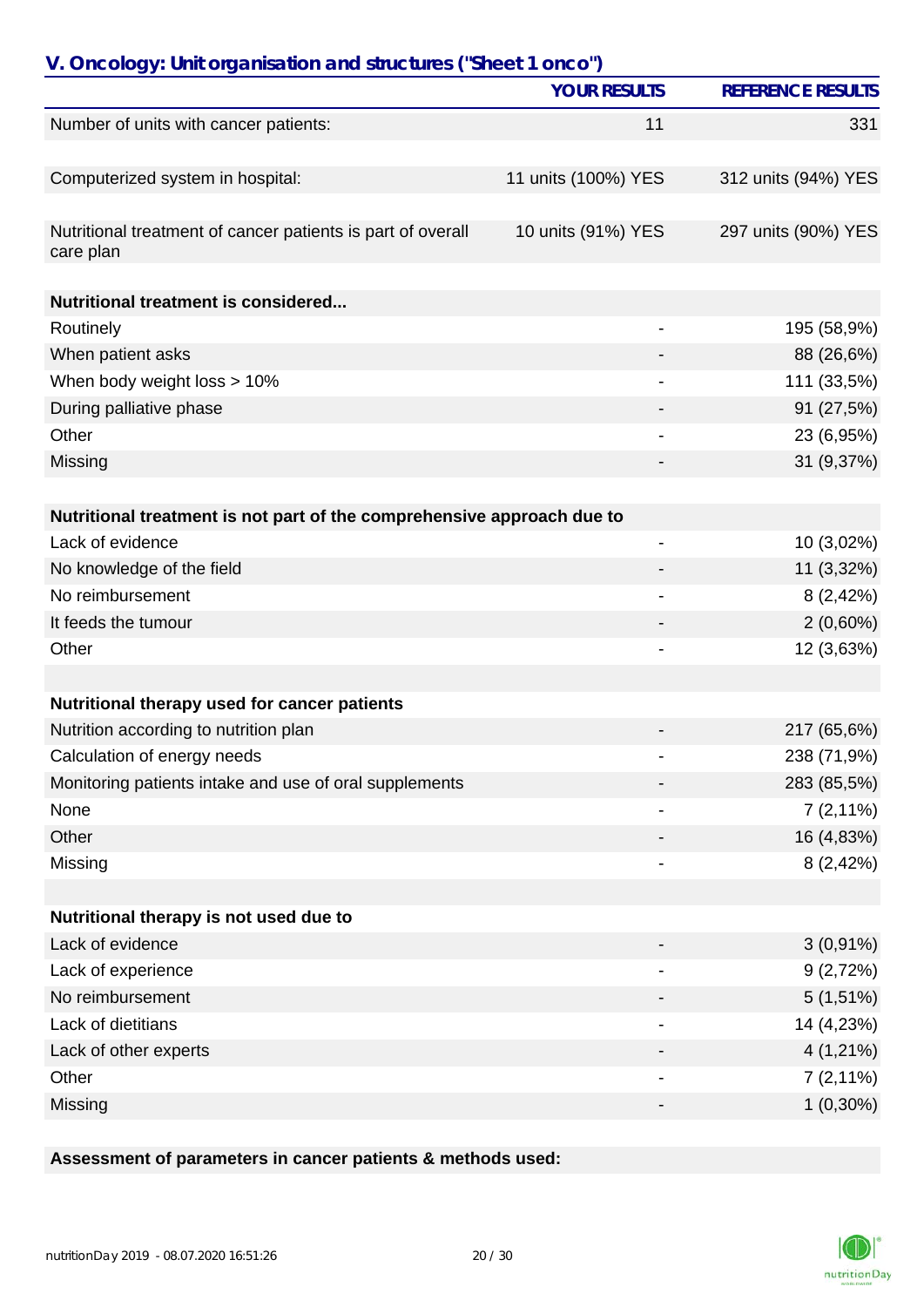| Anthropometry/Body composition: |             |             |
|---------------------------------|-------------|-------------|
| <b>Body weight</b>              |             |             |
| Regularly                       | 10 (90,9%)  | 224 (67,7%) |
| At chemotherapy                 |             | 53 (16,0%)  |
| When necessary                  | 1(9,09%)    | 43 (13,0%)  |
| Never                           |             | 4 (1,21%)   |
| Unknown                         |             | $3(0,91\%)$ |
| Missing                         |             | $4(1,21\%)$ |
|                                 |             |             |
| Anthropometrics (circumference) |             |             |
| Regularly                       |             | 38 (11,5%)  |
| At chemotherapy                 |             | $7(2,11\%)$ |
| When necessary                  | 9(81,8%)    | 118 (35,6%) |
| Never                           | $2(18,2\%)$ | 143 (43,2%) |
| Unknown                         |             | 10 (3,02%)  |
| Missing                         |             | 15 (4,53%)  |
|                                 |             |             |
| <b>BIA</b>                      |             |             |
| Regularly                       |             | 12 (3,63%)  |
| At chemotherapy                 |             | 4 (1,21%)   |
| When necessary                  | 3(27,3%)    | 102 (30,8%) |
| Never                           | 8 (72,7%)   | 187 (56,5%) |
| Unknown                         |             | 12 (3,63%)  |
| Missing                         | -           | 14 (4,23%)  |
|                                 |             |             |
| <b>CT SCAN</b>                  |             |             |
| Regularly                       |             | 13 (3,93%)  |
| At chemotherapy                 |             | 4 (1,21%)   |
| When necessary                  | 4 (36,4%)   | 84 (25,4%)  |
| Never                           | 6(54,5%)    | 199 (60,1%) |
| Unknown                         |             | 18 (5,44%)  |
| Missing                         | 1(9,09%)    | 13 (3,93%)  |
|                                 |             |             |
| <b>DEXA</b>                     |             |             |
| Regularly                       |             | $6(1,81\%)$ |
| At chemotherapy                 |             | $1(0,30\%)$ |
| When necessary                  | $2(18,2\%)$ | 55 (16,6%)  |
| Never                           | 9(81,8%)    | 227 (68,6%) |
| Unknown                         |             | 27 (8,16%)  |
| Missing                         |             | 15 (4,53%)  |
|                                 |             |             |
| <b>Other (body composition)</b> |             |             |
| Regularly                       |             | $6(1,81\%)$ |
| At chemotherapy                 |             | $1(0,30\%)$ |
|                                 |             | $\sqrt{N}$  |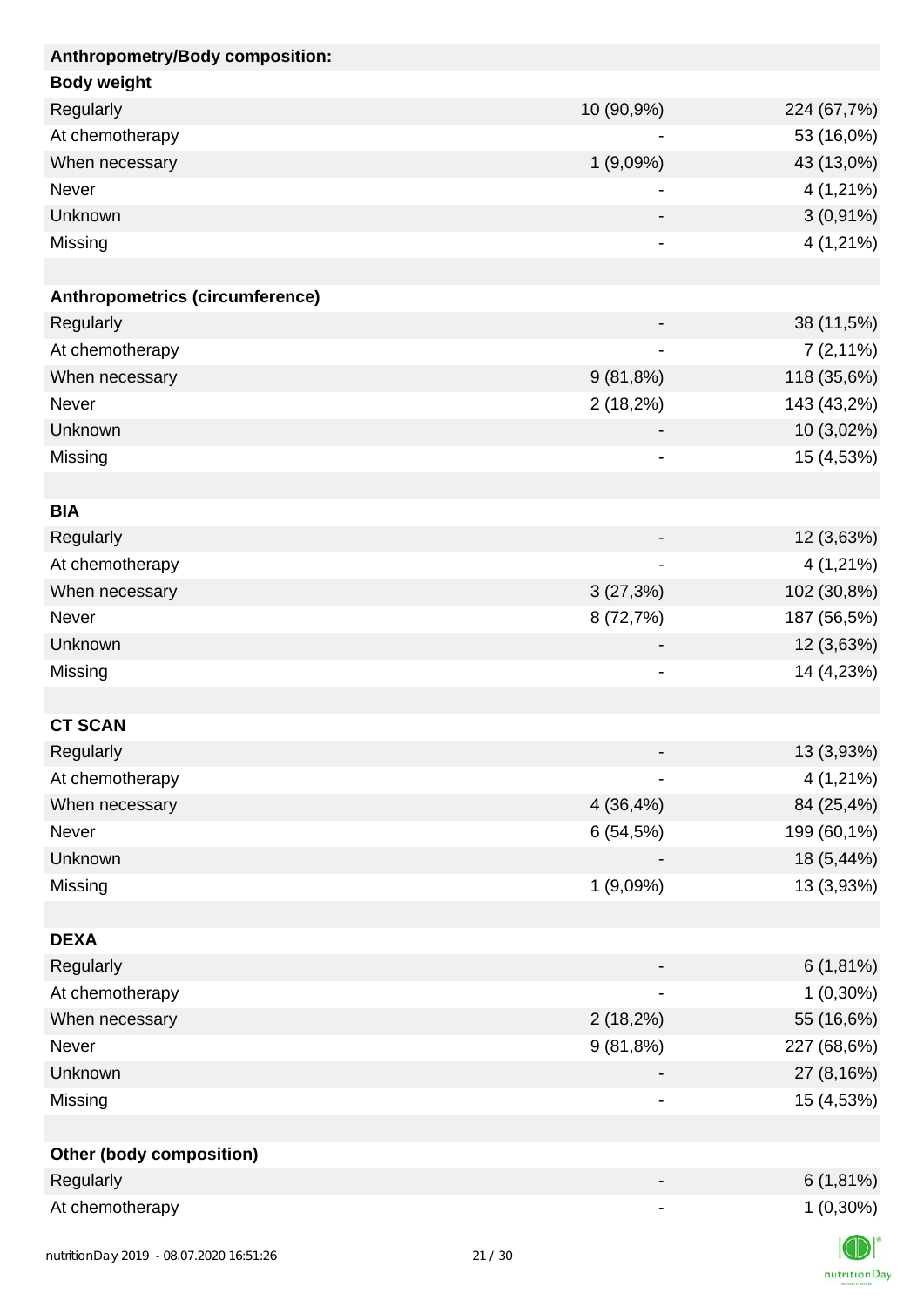| When necessary                         | 6(54,5%)                     | 47 (14,2%)  |
|----------------------------------------|------------------------------|-------------|
| Never                                  | $2(18,2\%)$                  | 113 (34,1%) |
| Unknown                                | $2(18,2\%)$                  | 47 (14,2%)  |
| Missing                                | 1(9,09%)                     | 117 (35,3%) |
|                                        |                              |             |
| <b>Body function:</b>                  |                              |             |
| Handgrip                               |                              |             |
| Regularly                              | $\qquad \qquad \blacksquare$ | 16 (4,83%)  |
| At chemotherapy                        | $\qquad \qquad \blacksquare$ | 9(2,72%)    |
| When necessary                         | 9(81,8%)                     | 98 (29,6%)  |
| Never                                  | $2(18,2\%)$                  | 176 (53,2%) |
| Unknown                                |                              | 16 (4,83%)  |
| Missing                                |                              | 16 (4,83%)  |
|                                        |                              |             |
| 6-minutes walking test                 |                              |             |
| Regularly                              | $\qquad \qquad \blacksquare$ | 12 (3,63%)  |
| At chemotherapy                        |                              | $7(2,11\%)$ |
| When necessary                         | 10 (90,9%)                   | 76 (23,0%)  |
| <b>Never</b>                           | 1(9,09%)                     | 193 (58,3%) |
| Unknown                                | -                            | 21 (6,34%)  |
| Missing                                |                              | 22 (6,65%)  |
|                                        |                              |             |
| <b>Other (body function)</b>           |                              |             |
| Regularly                              | $\overline{\phantom{0}}$     | 16 (4,83%)  |
| At chemotherapy                        |                              | $1(0,30\%)$ |
| When necessary                         | 8 (72,7%)                    | 60 (18,1%)  |
| Never                                  | 1(9,09%)                     | 120 (36,3%) |
| Unknown                                | 1(9,09%)                     | 45 (13,6%)  |
| Missing                                | 1(9,09%)                     | 89 (26,9%)  |
|                                        |                              |             |
| Nutritional requirements, calculated   |                              |             |
| Regularly                              | 2(18,2%)                     | 107 (32,3%) |
| At chemotherapy                        |                              | $3(0,91\%)$ |
| When necessary                         | 7 (63,6%)                    | 160 (48,3%) |
| Never                                  |                              | 15 (4,53%)  |
| Unknown                                |                              | $5(1,51\%)$ |
| Missing                                | $2(18,2\%)$                  | 41 (12,4%)  |
|                                        |                              |             |
| <b>Nutritional intake:</b>             |                              |             |
| <b>Every meal</b>                      |                              |             |
| Regularly                              | 7 (63,6%)                    | 84 (25,4%)  |
| At chemotherapy                        |                              | $3(0,91\%)$ |
| When necessary                         | 4 (36,4%)                    | 143 (43,2%) |
| Never                                  |                              | 39 (11,8%)  |
|                                        |                              |             |
| putrition Day 2010 08.07.2020 14:51:24 | 22/20                        |             |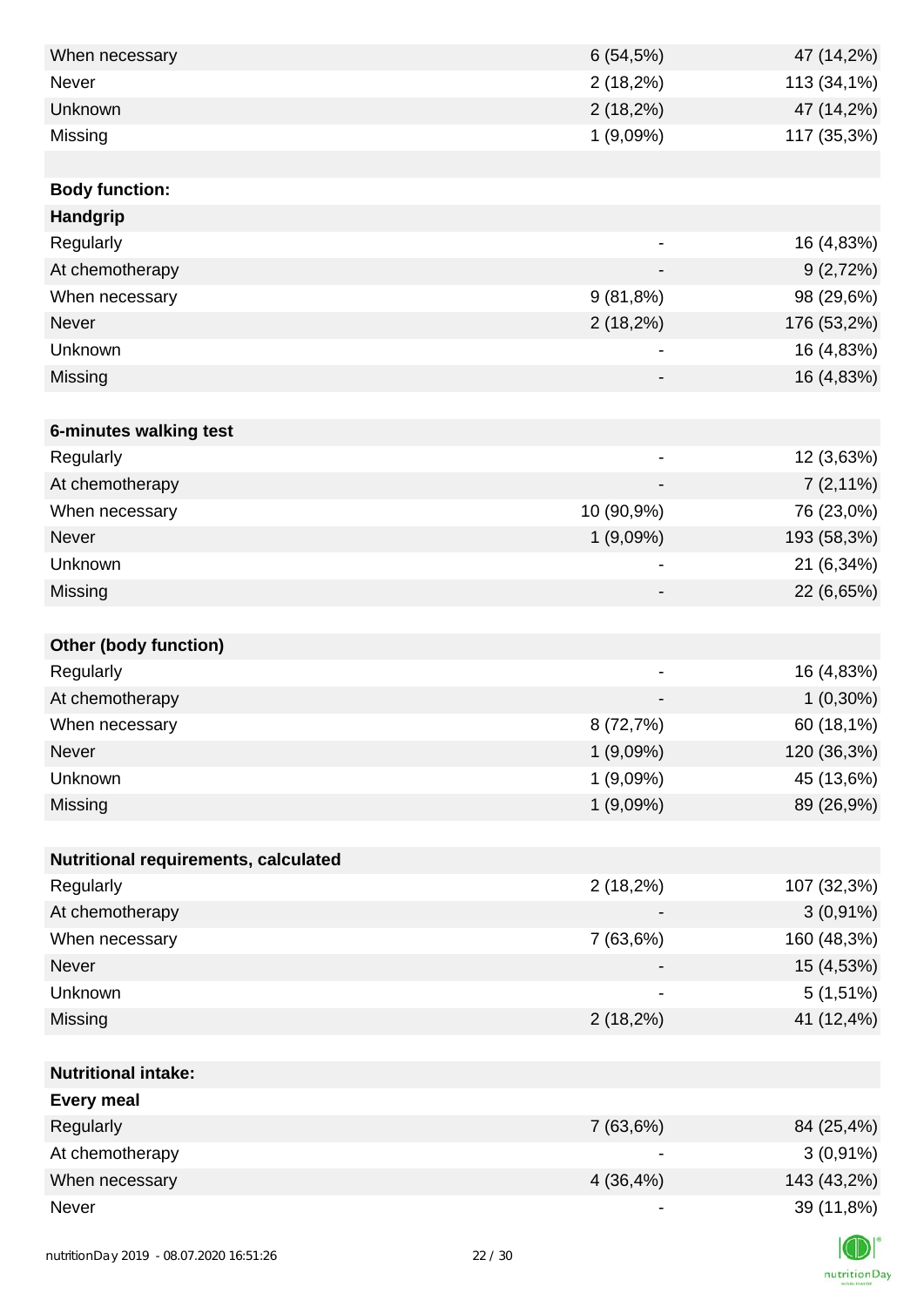| Unknown                    |             | 17 (5,14%)  |
|----------------------------|-------------|-------------|
| Missing                    |             | 45 (13,6%)  |
|                            |             |             |
| 1 meal per day             |             |             |
| Regularly                  | 7(63,6%)    | 26 (7,85%)  |
| At chemotherapy            | -           | $3(0,91\%)$ |
| When necessary             | 3(27,3%)    | 112 (33,8%) |
| Never                      | 1(9,09%)    | 67 (20,2%)  |
| Unknown                    |             | 21 (6,34%)  |
| Missing                    |             | 102 (30,8%) |
|                            |             |             |
| 2 meals per day            |             |             |
| Regularly                  | 6(54,5%)    | 26 (7,85%)  |
| At chemotherapy            |             | $1(0,30\%)$ |
| When necessary             | 3(27,3%)    | 109 (32,9%) |
| Never                      | 1(9,09%)    | 69 (20,8%)  |
| Unknown                    | 1 (9,09%)   | 20 (6,04%)  |
| Missing                    |             | 106 (32,0%) |
|                            |             |             |
| 24h recall                 |             |             |
| Regularly                  | 6(54,5%)    | 67 (20,2%)  |
| At chemotherapy            |             | 8 (2,42%)   |
| When necessary             | 5(45,5%)    | 130 (39,3%) |
| Never                      |             | 43 (13,0%)  |
| Unknown                    |             | 16 (4,83%)  |
| Missing                    |             | 67 (20,2%)  |
|                            |             |             |
| Other (nutritional intake) |             |             |
| Regularly                  |             | 12 (3,63%)  |
| At chemotherapy            | ۰           | $1(0,30\%)$ |
| When necessary             | $9(81,8\%)$ | 61 (18,4%)  |
| Never                      | 1(9,09%)    | 55 (16,6%)  |
| Unknown                    | 1(9,09%)    | 43 (13,0%)  |
| Missing                    |             | 159 (48,0%) |
|                            |             |             |
| Questionnaire completed by |             |             |
| <b>Dietitian</b>           | 3(27,3%)    | 142 (42,9%) |
| <b>Nurse</b>               | 1(9,09%)    | 83 (25,1%)  |
| Physician                  | 7(63,6%)    | 75 (22,7%)  |
| Nutritional scientist      |             | 22 (6,65%)  |
| Other                      |             | $2(0,60\%)$ |
| Missing                    | -           | $7(2,11\%)$ |

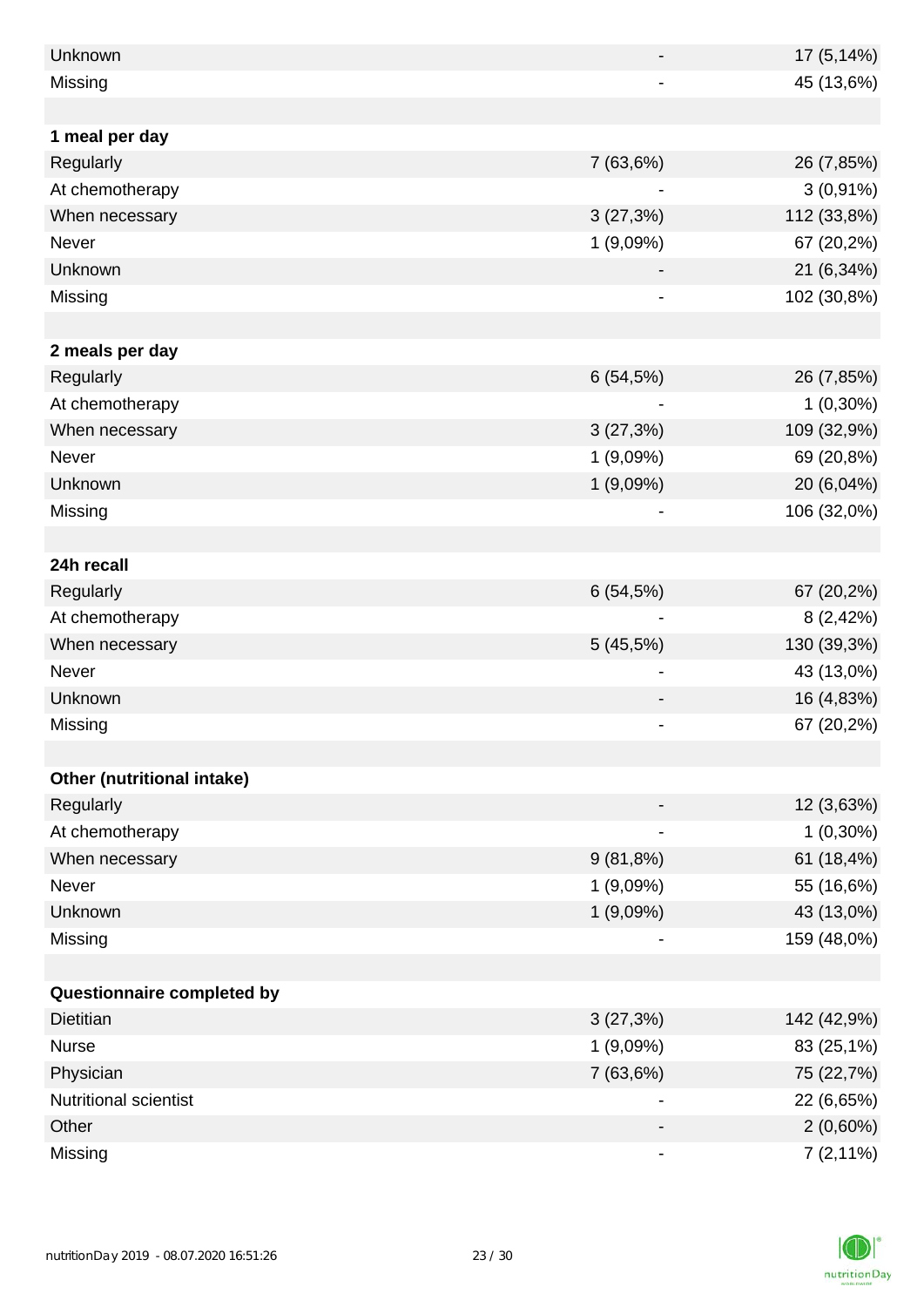| V. Oncology: Cancer patients - Diagnosis & therapy ("Sheet 2 onco") |                     |                          |
|---------------------------------------------------------------------|---------------------|--------------------------|
|                                                                     | <b>YOUR RESULTS</b> | <b>REFERENCE RESULTS</b> |
| Number of patients completing Sheet 2_onco:                         | 77                  | 3278                     |
|                                                                     |                     |                          |
| Demographic data:                                                   |                     |                          |
| Age (years)                                                         | 77 [46-91]          | 64 [18-102]              |
| Female gender                                                       | 22 (28,6%)          | 1437 (43,8%)             |
| Weight (kg)                                                         | $57,4 \pm 11,7$     | $65,7 \pm 16,5$          |
| Height (cm)                                                         | $161,4 \pm 8,0$     | $165,3 \pm 9,9$          |
| BMI (kg/m2)                                                         | $22,0 \pm 4,1$      | $23,9 \pm 4,9$           |
|                                                                     |                     |                          |
| Outpatient (o)/Ward (w)                                             |                     |                          |
| Outpatient(o)                                                       | $1(1,30\%)$         | 166 (5,06%)              |
| Ward (w)                                                            | 76 (98,7%)          | 3101 (94,6%)             |
| Missing                                                             |                     | 11 (0,34%)               |
|                                                                     |                     |                          |
| <b>Goal of Therapy</b>                                              |                     |                          |
| Curative                                                            | 38 (49,4%)          | 1959 (59,8%)             |
| Palliative                                                          | 30 (39,0%)          | 1091 (33,3%)             |
| Terminal                                                            | $8(10,4\%)$         | 153 (4,67%)              |
| Missing                                                             | $1(1,30\%)$         | 75 (2,29%)               |
|                                                                     |                     |                          |
| <b>Reason for admission</b>                                         |                     |                          |
| Clinical diagnostics                                                | -                   | 408 (12,4%)              |
| Therapy                                                             |                     | 1529 (46,6%)             |
| Surgery related                                                     |                     | 631 (19,2%)              |
| <b>Treatment complications</b>                                      |                     | 459 (14,0%)              |
| Poor health status                                                  |                     | 430 (13,1%)              |
| Independent care difficult                                          |                     | 29 (0,88%)               |
| Missing                                                             | -                   |                          |
|                                                                     |                     |                          |
| <b>Present cancer diagnosis</b>                                     |                     |                          |
| <b>Breast</b>                                                       |                     | 236 (7,20%)              |
| Colon, rectum                                                       |                     | 504 (15,4%)              |
| Prostate                                                            |                     | 102 (3,11%)              |
| Lung                                                                |                     | 328 (10,0%)              |
| <b>Skin</b>                                                         |                     | 30 (0,92%)               |
| Kidney/bladder                                                      | -                   | 128 (3,90%)              |
| Gastric/oesophageal                                                 |                     | 396 (12,1%)              |
| Pancreas                                                            |                     | 184 (5,61%)              |
| Lymphoma                                                            |                     | 284 (8,66%)              |
| Ears nose throat (ENT)                                              |                     | 140 (4,27%)              |
| Leukaemia                                                           |                     | 243 (7,41%)              |

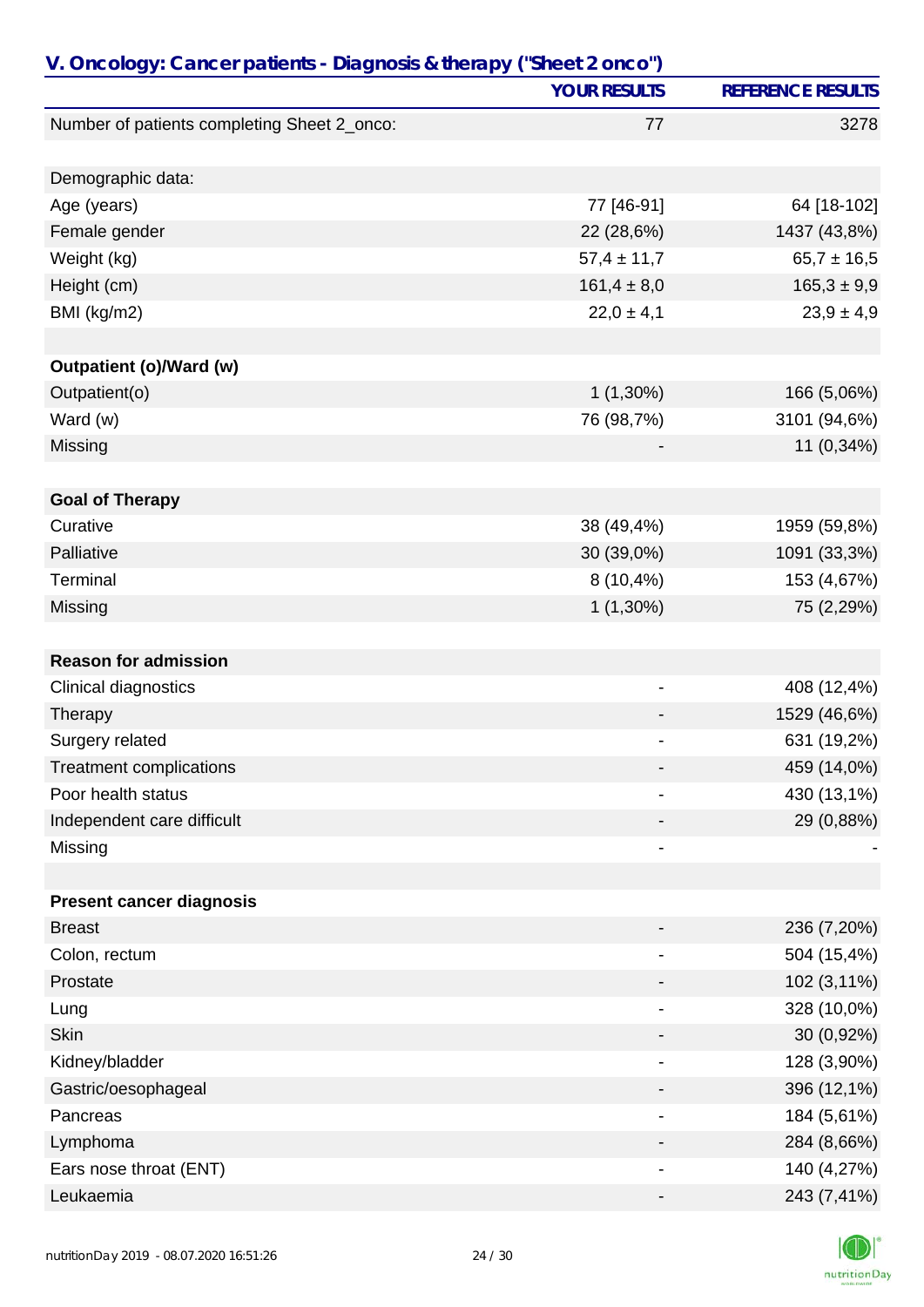| <b>Genital tract</b>           | $\overline{\phantom{a}}$     | 109 (3,33%)  |
|--------------------------------|------------------------------|--------------|
| Liver                          | $\overline{\phantom{a}}$     | 260 (7,93%)  |
| Sarcoma                        | $\qquad \qquad \blacksquare$ | 46 (1,40%)   |
| <b>Brain</b>                   | $\overline{\phantom{a}}$     | 52 (1,59%)   |
| <b>Testicular</b>              | $\overline{\phantom{a}}$     | 14 (0,43%)   |
| Other                          | $\overline{\phantom{a}}$     | 338 (10,3%)  |
| Missing                        | $\qquad \qquad \blacksquare$ | 45 (1,37%)   |
|                                |                              |              |
| <b>Time since diagnosis</b>    |                              |              |
| 0-2 months                     | 29 (37,7%)                   | 1019 (31,1%) |
| 3-5 months                     | 16 (20,8%)                   | 544 (16,6%)  |
| 6-12 months                    | 5(6,49%)                     | 551 (16,8%)  |
| 1-2 years                      | 13 (16,9%)                   | 436 (13,3%)  |
| 2-4 years                      | 6(7,79%)                     | 308 (9,40%)  |
| > 4 years                      | 7 (9,09%)                    | 319 (9,73%)  |
| Missing                        |                              | 66 (2,01%)   |
|                                |                              |              |
| <b>Cancer staging</b>          |                              |              |
| 0=Carcinoma in situ            | $3(3,90\%)$                  | 152 (4,64%)  |
| I=Localized                    | 13 (16,9%)                   | 654 (20,0%)  |
| II=Early locally advanced      | 15 (19,5%)                   | 584 (17,8%)  |
| III=Late locally advanced      | 20 (26,0%)                   | 523 (16,0%)  |
| IV=Metastasised                | 23 (29,9%)                   | 993 (30,3%)  |
| Missing                        | $3(3,90\%)$                  | 372 (11,3%)  |
|                                |                              |              |
| Time since first therapy start |                              |              |
| No therapy                     |                              | 319 (9,73%)  |
| Tumour staging/diagnosis       | $\overline{\phantom{a}}$     | 314 (9,58%)  |
| 0-2 months                     |                              | 932 (28,4%)  |
| 3-5 months                     | $\overline{\phantom{a}}$     | 427 (13,0%)  |
| 6-12 months                    | -                            | 498 (15,2%)  |
| 1-2 years                      | $\overline{\phantom{a}}$     | 342 (10,4%)  |
| 2-4 years                      | $\overline{\phantom{a}}$     | 243 (7,41%)  |
| > 4 years                      | -                            | 284 (8,66%)  |
| Missing                        | $\overline{\phantom{a}}$     | 57 (1,74%)   |
|                                |                              |              |
| <b>Therapy situation</b>       |                              |              |
| Diagnosis                      | -                            | 345 (10,5%)  |
| Chemotherapy 1st line          |                              | 694 (21,2%)  |
| Chemotherapy > 1st line        | $\overline{\phantom{a}}$     | 584 (17,8%)  |
| Radiotherapy                   | $\overline{\phantom{a}}$     | 262 (7,99%)  |
| Target therapy                 | -                            | 86 (2,62%)   |
| Hormone therapy                | $\overline{\phantom{a}}$     | 38 (1,16%)   |
| Palliative                     |                              | 321 (9,79%)  |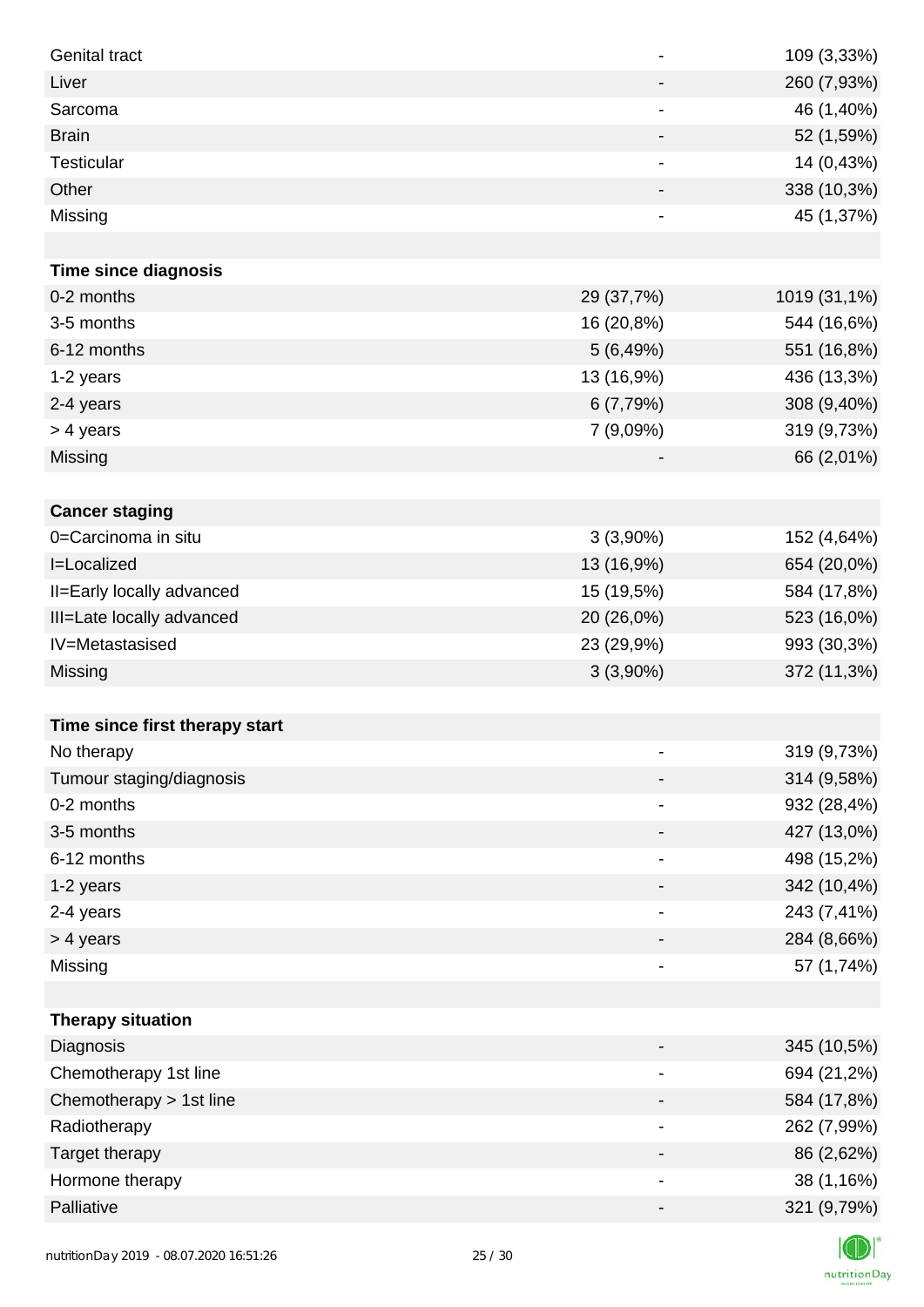| Surgery                                                                                  |                          | 846 (25,8%)  |
|------------------------------------------------------------------------------------------|--------------------------|--------------|
| Cancer related complications                                                             |                          | 299 (9,12%)  |
| Therapy related complications                                                            |                          | 138 (4,21%)  |
| Missing                                                                                  | -                        | 55 (1,68%)   |
|                                                                                          |                          |              |
| <b>Infections</b>                                                                        |                          |              |
| None                                                                                     | 68 (88,3%)               | 2414 (73,6%) |
| Local                                                                                    | $8(10,4\%)$              | 506 (15,4%)  |
| General                                                                                  | $1(1,30\%)$              | 274 (8,36%)  |
| Missing                                                                                  |                          | 84 (2,56%)   |
|                                                                                          |                          |              |
| <b>Nutrition Treatment</b>                                                               |                          |              |
| No special diet                                                                          | -                        | 1329 (40,5%) |
| Individualized diet plan                                                                 |                          | 974 (29,7%)  |
| Energy rich/protein rich ONS                                                             | $\overline{\phantom{0}}$ | 624 (19,0%)  |
| Enteral nutrition (via NGT/PEG)                                                          |                          | 184 (5,61%)  |
| Parenteral nutrition                                                                     |                          | 312 (9,52%)  |
| ONS enriched with special nutrients                                                      |                          | 100 (3,05%)  |
| Special nutrients (EPA, branched chained amino acids,<br>glutamine, arginine, carnitine) |                          | 49 (1,49%)   |
| Personal preferences                                                                     |                          | 342 (10,4%)  |
| Counselling                                                                              | -                        | 234 (7,14%)  |
| Other                                                                                    |                          | 132 (4,03%)  |
| Missing                                                                                  |                          |              |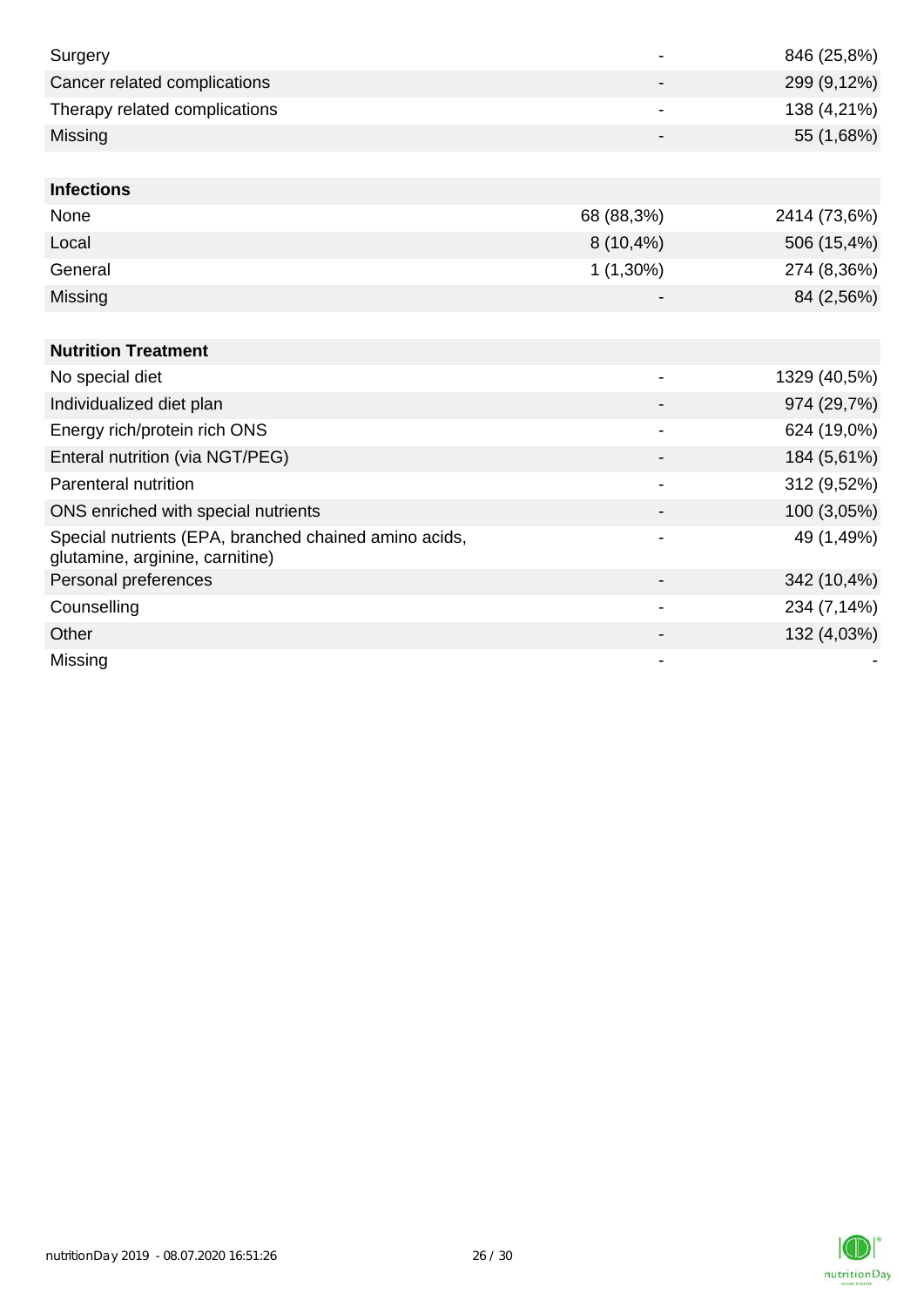| V. Oncology: Cancer patients - Appetite, food intake & quality of life ("Sheet 3 onco") |                     |                          |
|-----------------------------------------------------------------------------------------|---------------------|--------------------------|
|                                                                                         | <b>YOUR RESULTS</b> | <b>REFERENCE RESULTS</b> |
| Number of patients completing Sheet 3_onco:                                             | 76                  | 3248                     |
|                                                                                         |                     |                          |
| Body weight prior to becoming ill                                                       | 60 [40-95]          | 70 [20-180]              |
|                                                                                         |                     |                          |
| Actual body weight                                                                      | 57 [36-97]          | 64 [11-175]              |
|                                                                                         |                     |                          |
| Change in weight was                                                                    |                     |                          |
| Intentional                                                                             | $2(2,60\%)$         | 130 (3,97%)              |
| Unintentional                                                                           | 44 (57,1%)          | 2109 (64,3%)             |
| Weight is stable                                                                        | 6 (7,79%)           | 524 (16,0%)              |
| Missing                                                                                 |                     | 99 (3,02%)               |
|                                                                                         |                     |                          |
| During the last week                                                                    |                     |                          |
| Patients who have had pain:                                                             |                     |                          |
| Not at all                                                                              | 25 (32,5%)          | 1075 (32,8%)             |
| A little                                                                                | 24 (31,2%)          | 966 (29,5%)              |
| Quite a bit                                                                             | 4(5,19%)            | 585 (17,8%)              |
| Very much                                                                               | $2(2,60\%)$         | 379 (11,6%)              |
| Missing                                                                                 | 22 (28,6%)          | 242 (7,38%)              |
|                                                                                         |                     |                          |
| Patients who needed a rest:                                                             |                     |                          |
| Not at all                                                                              | 25 (32,5%)          | 676 (20,6%)              |
| A little                                                                                | 23 (29,9%)          | 995 (30,4%)              |
| Quite a bit                                                                             | 6 (7,79%)           | 774 (23,6%)              |
| Very much                                                                               |                     | 535 (16,3%)              |
| Missing                                                                                 | 21 (27,3%)          | 256 (7,81%)              |
|                                                                                         |                     |                          |
| Patients who felt weak:                                                                 |                     |                          |
| Not at all                                                                              | 11 (14,3%)          | 688 (21,0%)              |
| A little                                                                                | 21 (27,3%)          | 995 (30,4%)              |
| Quite a bit                                                                             | 14 (18,2%)          | 783 (23,9%)              |
| Very much                                                                               | 10 (13,0%)          | 535 (16,3%)              |
| Missing                                                                                 | 21 (27,3%)          | 244 (7,44%)              |
|                                                                                         |                     |                          |
| Patients who felt depressed:                                                            |                     |                          |
| Not at all                                                                              | 20 (26,0%)          | 1154 (35,2%)             |
| A little                                                                                | 24 (31,2%)          | 1026 (31,3%)             |
| Quite a bit                                                                             | 7 (9,09%)           | 499 (15,2%)              |
| Very much                                                                               | 4(5,19%)            | 282 (8,60%)              |
| Missing                                                                                 | 21 (27,3%)          | 255 (7,78%)              |

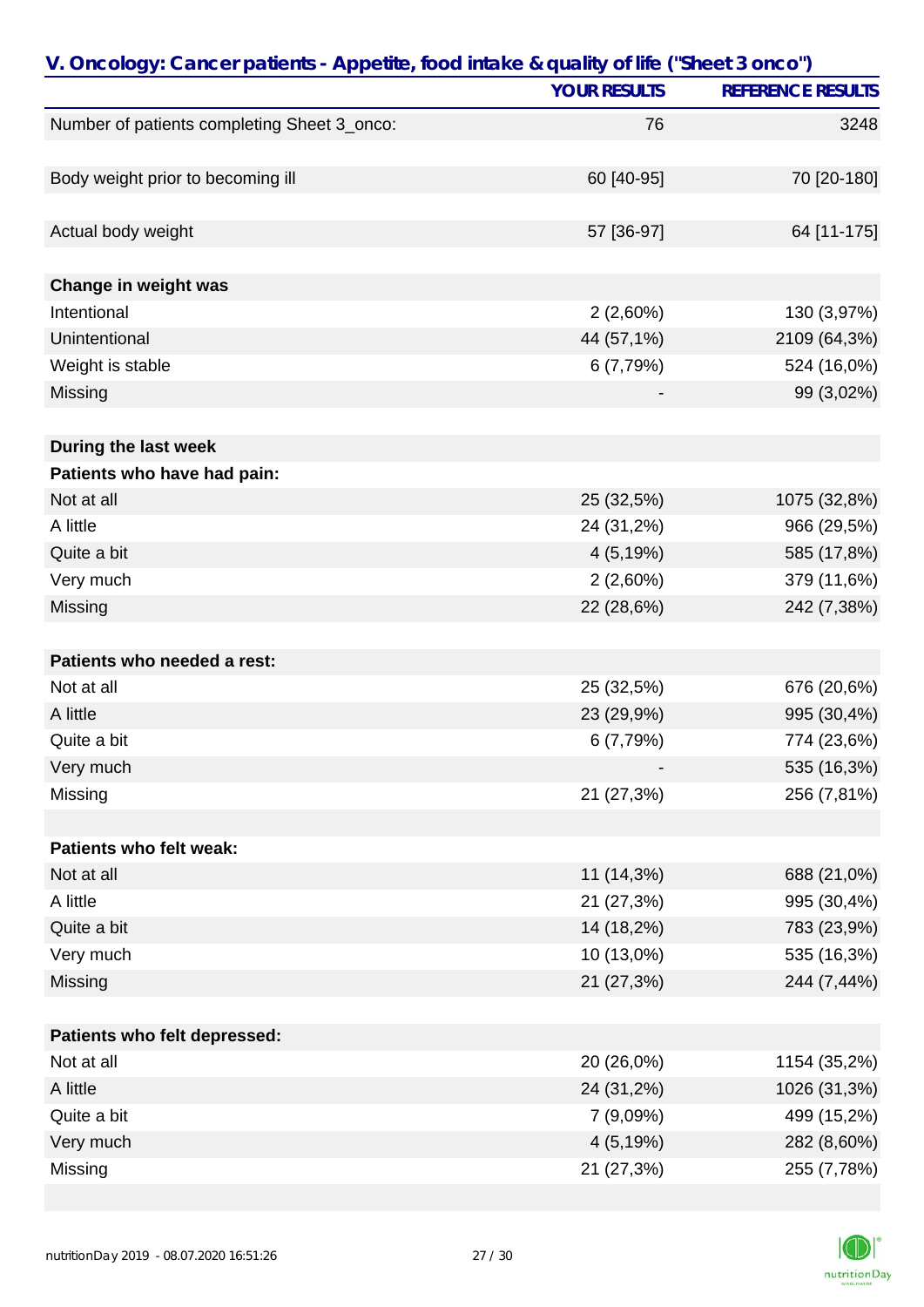| Patients who were tired:                                    |              |              |
|-------------------------------------------------------------|--------------|--------------|
| Not at all                                                  | 17 (22,1%)   | 700 (21,4%)  |
| A little                                                    | 29 (37,7%)   | 1048 (32,0%) |
| Quite a bit                                                 | 7(9,09%)     | 755 (23,0%)  |
| Very much                                                   | $2(2,60\%)$  | 494 (15,1%)  |
| Missing                                                     | 22 (28,6%)   | 243 (7,41%)  |
|                                                             |              |              |
| Patients whose pain interfered with their daily activities: |              |              |
| Not at all                                                  | 24 (31,2%)   | 1203 (36,7%) |
| A little                                                    | 23 (29,9%)   | 789 (24,1%)  |
| Quite a bit                                                 | 7(9,09%)     | 548 (16,7%)  |
| Very much                                                   | $1(1,30\%)$  | 421 (12,8%)  |
| Missing                                                     | 21 (27,3%)   | 267 (8,15%)  |
|                                                             |              |              |
| Patients who lacked appetite:                               |              |              |
| Not at all                                                  | 23 (29,9%)   | 1102 (33,6%) |
| A little                                                    | 17 (22,1%)   | 840 (25,6%)  |
| Quite a bit                                                 | 9(11,7%)     | 567 (17,3%)  |
| Very much                                                   | 5(6,49%)     | 465 (14,2%)  |
| Missing                                                     | 21 (27,3%)   | 261 (7,96%)  |
|                                                             |              |              |
| <b>Just now</b>                                             |              |              |
| Patients who have pain:                                     |              |              |
| Not at all                                                  | 26 (33,8%)   | 1281 (39,1%) |
| A little                                                    | 25 (32,5%)   | 1090 (33,3%) |
| Quite a bit                                                 | $3(3,90\%)$  | 444 (13,5%)  |
| Very much                                                   | $1(1,30\%)$  | 167 (5,09%)  |
| Missing                                                     | 21 (27,3%)   | 258 (7,87%)  |
|                                                             |              |              |
| Patients who need a rest:                                   |              |              |
| Not at all                                                  | 19 (24,7%)   | 671 (20,5%)  |
| A little                                                    | 30 (39,0%)   | 1142 (34,8%) |
| Quite a bit                                                 | $2(2,60\%)$  | 759 (23,2%)  |
| Very much                                                   | $3(3,90\%)$  | 393 (12,0%)  |
| Missing                                                     | 22 (28,6%)   | 266 (8,11%)  |
|                                                             |              |              |
| <b>Patients who feel weak:</b>                              |              |              |
| Not at all                                                  | 11 (14,3%)   | 760 (23,2%)  |
| A little                                                    | 23 (29,9%)   | 1079 (32,9%) |
| Quite a bit                                                 | 14 (18,2%)   | 740 (22,6%)  |
| Very much                                                   | $8(10, 4\%)$ | 386 (11,8%)  |
| Missing                                                     | 21 (27,3%)   | 265 (8,08%)  |

### **Patients who are depressed:**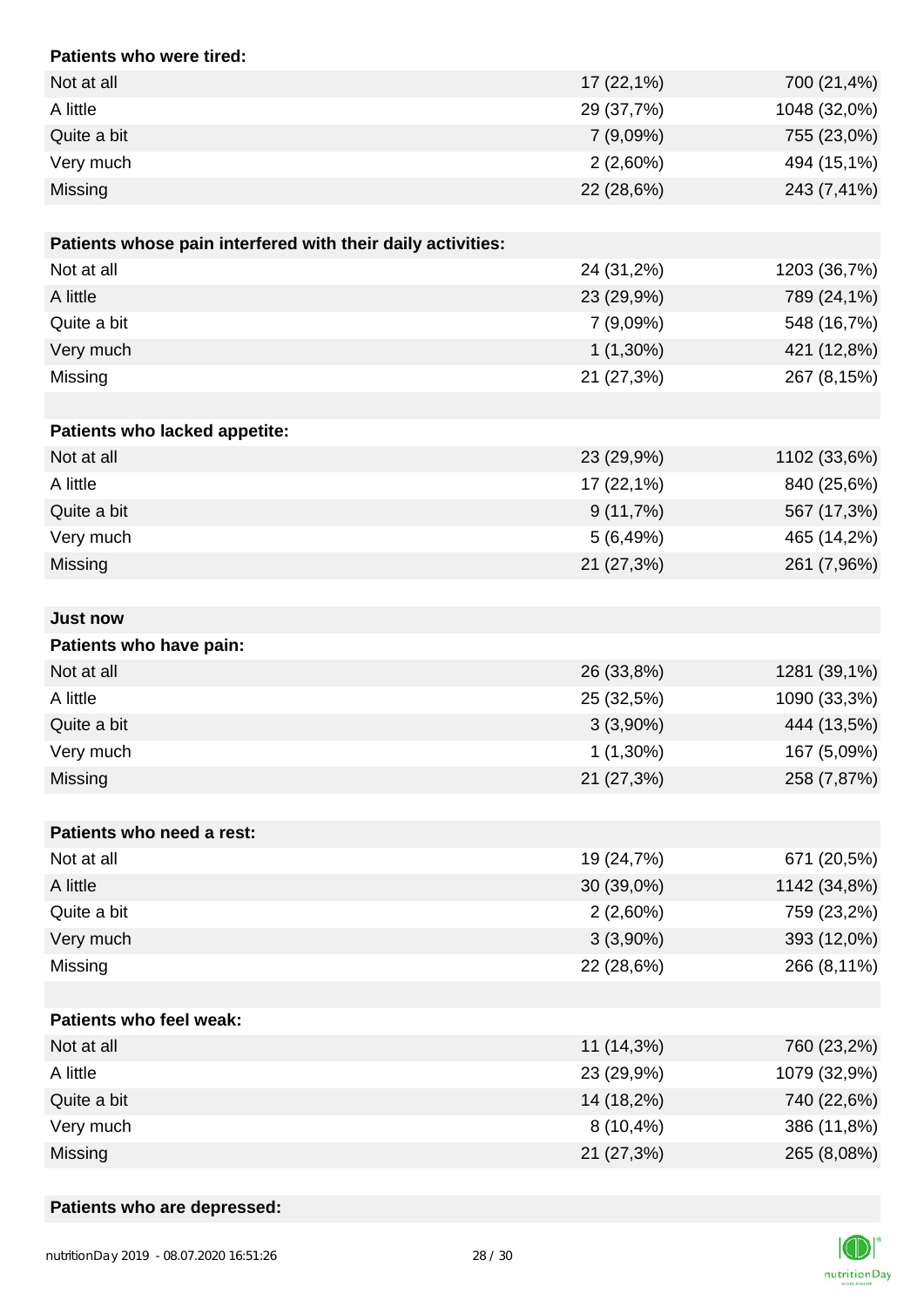| Not at all                                                  | 20 (26,0%)                   | 1318 (40,2%) |
|-------------------------------------------------------------|------------------------------|--------------|
| A little                                                    | 25 (32,5%)                   | 1001 (30,5%) |
| Quite a bit                                                 | 7 (9,09%)                    | 431 (13,1%)  |
| Very much                                                   | 4(5,19%)                     | 199 (6,07%)  |
| Missing                                                     | 21 (27,3%)                   | 270 (8,24%)  |
|                                                             |                              |              |
| Patients who are tired:                                     |                              |              |
| Not at all                                                  | 17 (22,1%)                   | 799 (24,4%)  |
| A little                                                    | 28 (36,4%)                   | 1157 (35,3%) |
| Quite a bit                                                 | 9(11,7%)                     | 651 (19,9%)  |
| Very much                                                   | $1(1,30\%)$                  | 352 (10,7%)  |
| Missing                                                     | 22 (28,6%)                   | 270 (8,24%)  |
|                                                             |                              |              |
| Patients whose pain interferes with their daily activities: |                              |              |
| Not at all                                                  | 26 (33,8%)                   | 1232 (37,6%) |
| A little                                                    | 20 (26,0%)                   | 858 (26,2%)  |
| Quite a bit                                                 | 6(7,79%)                     | 531 (16,2%)  |
| Very much                                                   | $2(2,60\%)$                  | 318 (9,70%)  |
| Missing                                                     | 22 (28,6%)                   | 288 (8,79%)  |
|                                                             |                              |              |
| Patients who lack appetite:                                 |                              |              |
| Not at all                                                  | 26 (33,8%)                   | 1159 (35,4%) |
| A little                                                    | 16 (20,8%)                   | 880 (26,8%)  |
| Quite a bit                                                 | 8 (10,4%)                    | 550 (16,8%)  |
| Very much                                                   | 5(6,49%)                     | 355 (10,8%)  |
| Missing                                                     | 21 (27,3%)                   | 285 (8,69%)  |
|                                                             |                              |              |
| Reasons for change in appetite/food intake                  |                              |              |
| Nausea/Vomiting                                             |                              | 612 (18,7%)  |
| Inflammation in mouth                                       |                              | 160 (4,88%)  |
| Pain                                                        |                              | 454 (13,8%)  |
| Constipation                                                |                              | 258 (7,87%)  |
| Diarrhea                                                    | $\qquad \qquad \blacksquare$ | 188 (5,74%)  |
| Change in taste/smell                                       |                              | 447 (13,6%)  |
| Early satiation/Loss of appetite                            | ۰                            | 771 (23,5%)  |
| Other                                                       |                              | 544 (16,6%)  |
| Missing                                                     | 29 (37,7%)                   | 121 (3,69%)  |
|                                                             |                              |              |
| Maximum activity performed by patients                      |                              |              |
| Able to do sports                                           | $8(10, 4\%)$                 | 135 (4,12%)  |
| Fully active                                                | 6(7,79%)                     | 462 (14,1%)  |
| Able to carry out light activities                          | 6(7,79%)                     | 675 (20,6%)  |
| Able to carry out self care                                 | 23 (29,9%)                   | 777 (23,7%)  |
| Able to carry out limited self care                         | $8(10, 4\%)$                 | 487 (14,9%)  |
|                                                             |                              |              |

K nutritionDay